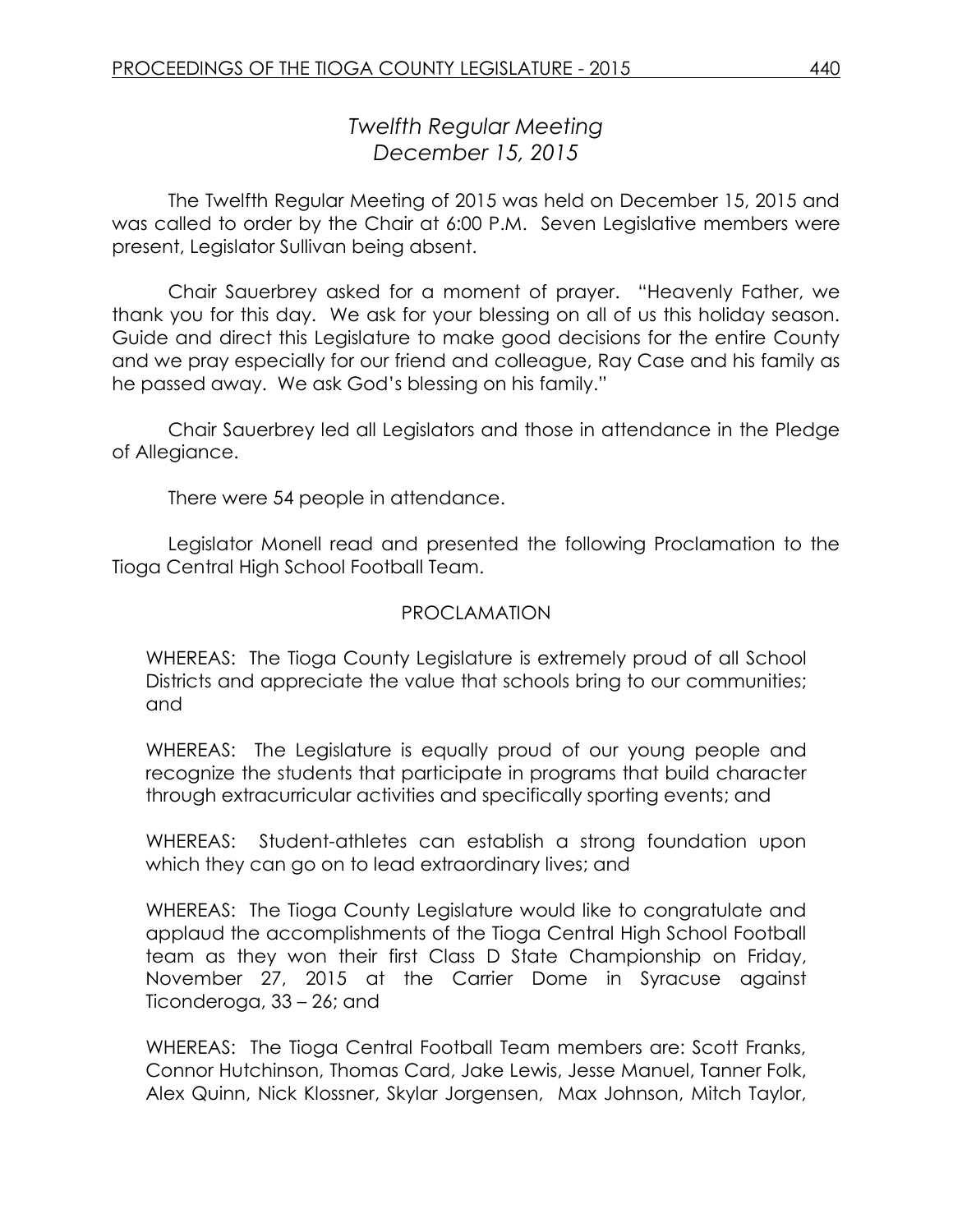Jake Decker, Damon Rockwell, Tyler Whitmore, Maverick Harding, Nick Sargent, Brandon LaDue, Ryan Waibel, Justice Howey, Trey Floyd, Zach Blayda, Adam Zwierlein, Justin Rockwell, Trenton Perrotta, Austin Lynch, Austin Payne, Zach Perry, Caleb Decker, Ben Wood, Caleb Manwaring, Trey Howey, Chris Rice, DJ Hartman, Peter Kuhlman, Scott Siberski, Dillon Adams, Larry Adams, Zach Hutchinson, Dylan Gowan, Gabe Martin. This football team was lead to victory under the leadership of: Head Coach Nick Aiello, Assistant Coaches Kevin Evanek, Adam Macauley, Brian Card; now therefore

THE TIOGA COUNTY LEGISLATURE does hereby recognize and commend the Tioga Central High School Football Team for its accomplishments of winning the First Class D State Championship, Go Tigers!!!

Chair Sauerbrey read and presented the following Proclamation to the Owego Girls Volleyball Team.

# PROCLAMATION

WHEREAS: The Tioga County Legislature is extremely proud of all School Districts and appreciate the value that schools bring to our communities; and

WHEREAS: The Legislature is equally proud of our young people and recognize the students that participate in programs that build character through extracurricular activities and specifically sporting events; and

WHEREAS: Student-athletes can establish a strong foundation upon which they can go on to lead extraordinary lives; and

WHEREAS: The Tioga County Legislature would like to congratulate and applaud the Owego Free Academy Girls Volleyball Team as they won their second state title in three years on Sunday, November 22, 2015 with a 3-1 victory over Long Island's John Glenn in the finals. After splitting the first two games at the Glens Falls Civic Center, the Indians took the last two to win the New York State Class B Championship, a title they also won in 2013; and

WHEREAS: The Owego Free Academy Girls Volleyball Team members are: Makenna Kallin, Summer Manville, Sarah Kies, Madison Delaney-Hammond, Brinn Shaughnessy, Paige Taylor, Bella Coleman, McKenzie Hart, Grace Thomas, Kim Lavender, Kayla Snyder, Michayla Jenkins, Savannah Terry, Ruby Coleman under the leadership of Coach Brittney Race; now therefore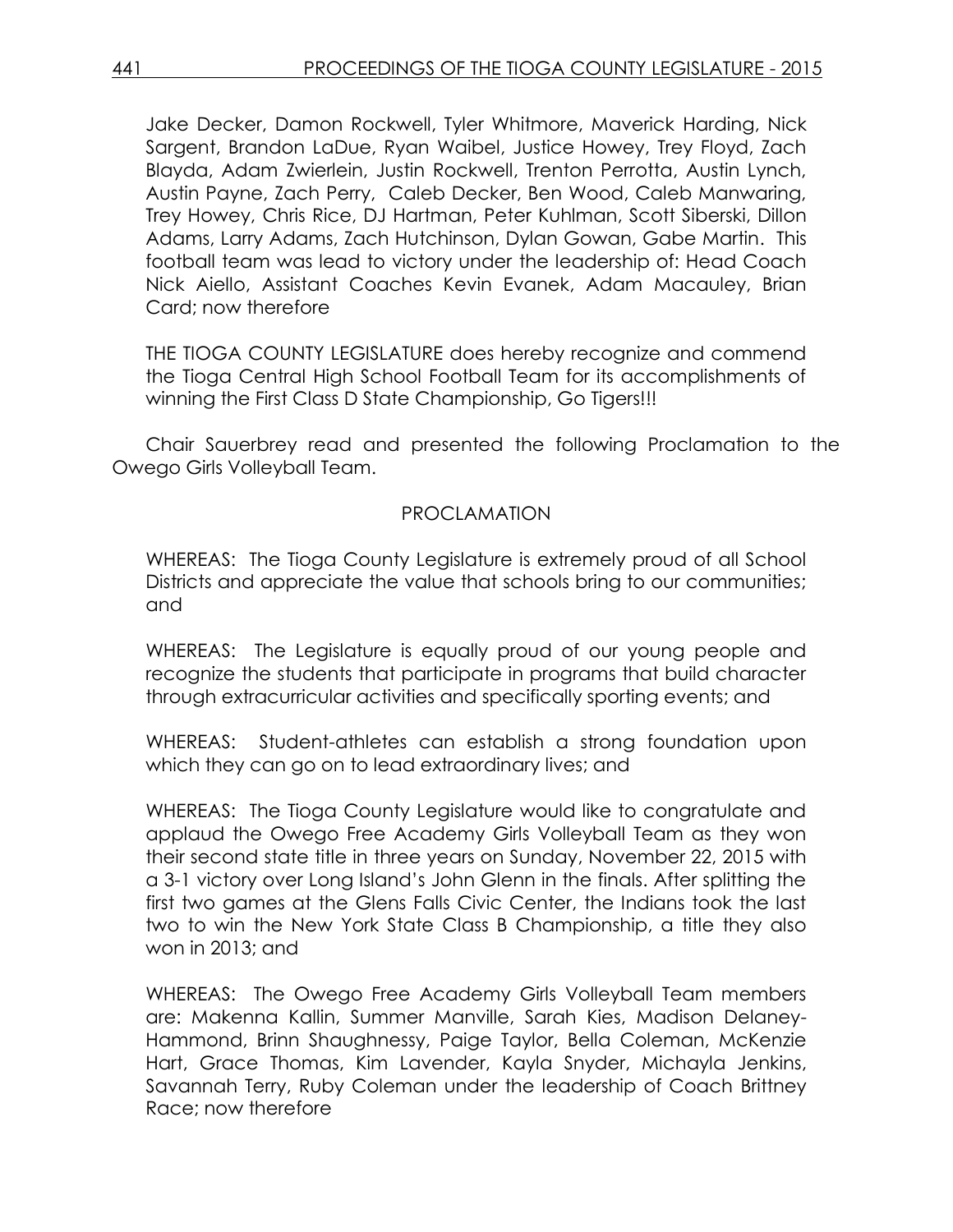THE TIOGA COUNTY LEGISLATURE does hereby recognize and commend the Owego Girls Volleyball Team for its second achievement as NYS Champions. Twenty sports one team.

Chris Kallin of the Employee Recognition Committee presented the Employee of the 4<sup>th</sup> Quarter 2015 to William Ostrander, GIS Manager. "On behalf of the Employee Recognition Committee I would like to thank the Legislature for their continued support of the Employee Recognition Program and we would ask that you join us in congratulating Bill Ostrander on being selected as Tioga County's 2015 Employee of the 4<sup>th</sup> Quarter.

"Bill began his career with Tioga County on July 16, 2007 as the County's Geographic Information Systems Manager in the Information Technology and Communications Services Department. As Tioga County's GIS Manager, Bill is responsible for the collection of digital geographic information, which then can be used for making maps. These maps in turn can be used to reveal new geographic information. The geographic information thereby supports Tioga County's departments and agencies, and their decision making by Tioga County's leaders and citizens.

"There are few departments in the County that Bill has not helped. Bill lives in Elmira with his wife Joan. He is an active bird watcher and has participated in numerous bird counts. It is not unusual for Bill to travel to different states to go on bird hikes or birding expeditions. Bill and Joan also like to spend time at their family farm in Pennsylvania. We congratulate Bill and thank you for your outstanding loyalty and hard work to Tioga County. Your dedication is appreciated by all."

Chair Sauerbrey spoke. "Normally Loretta would be here to speak on behalf of Bill, but she is unable to be here, so I get to talk about Bill tonight and that makes me feel really good because Bill you are a great guy and your presence is calming. When things are a little crazy around here and we need good information, we know that you can provide that to us and we appreciate it. This County is pretty successful, we gather a lot of good information, we do a lot of good work because of employees like you. I just want to say thank you and this is long deserved."

Bill Ostrander spoke. "I am pretty sure I have the most fun job in the County, so that makes it a lot easier. In addition to that, I get lots of support. I have had two great supervisors who have both seen fit to just let me do what I do, Doug, of course, my current supervisor and Suzanne Horton before him. That has made it nice and they make sure that I have the tools I need and, of course, that needs the approval of the Legislature, so thank you very much. Because I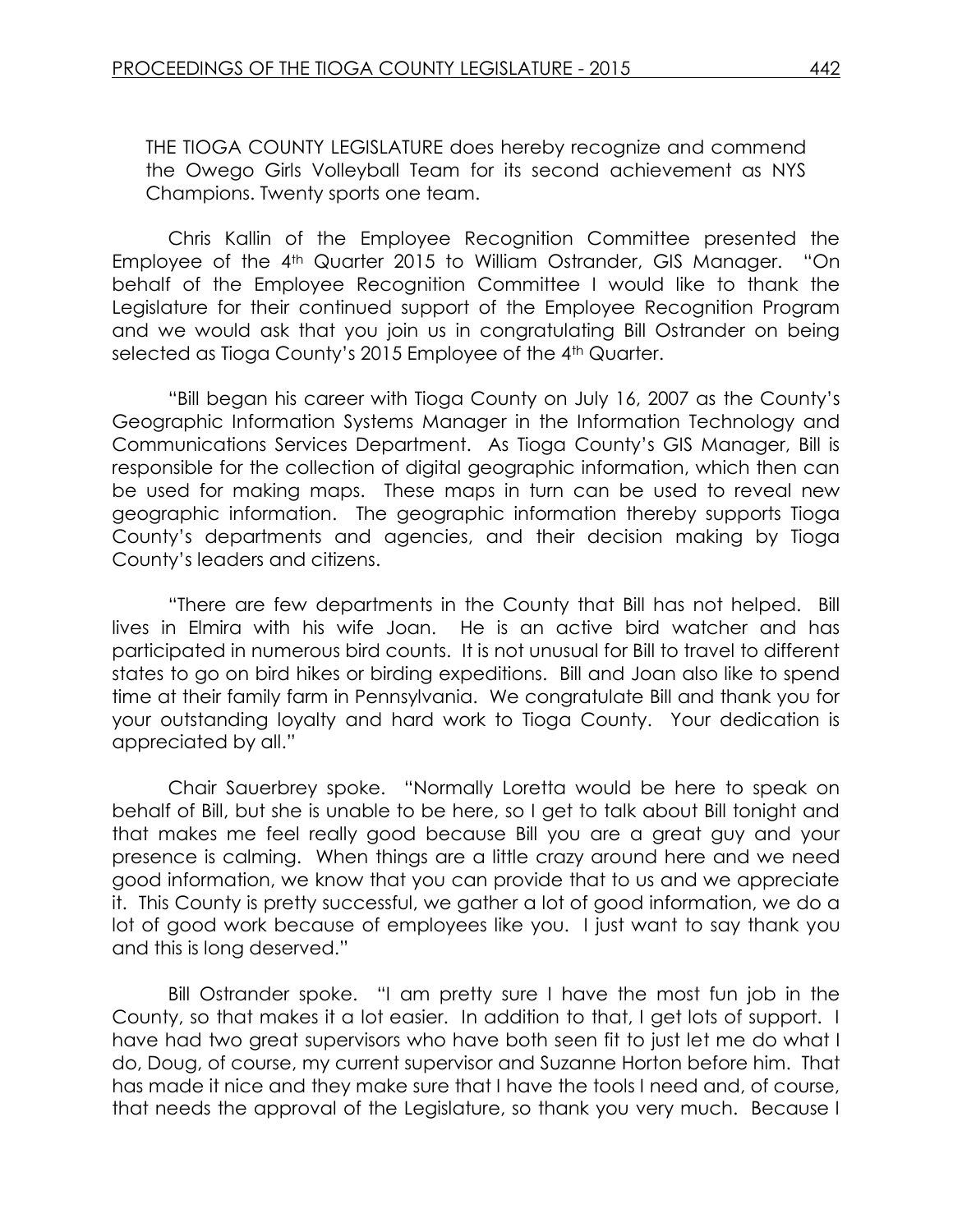do work with lots of departments, I get to learn things that I know nothing about in order to help them and that is quite an opportunity for me. Then I find that all of the people that I have worked with in all the departments have been really great and supportive, and open to new things, and I see all of them working very hard and conscientiously in their jobs, and that certainly helps me do a good job as well. Thank you."

Doug Camin, Information Technology Director spoke. "I did want to take a moment just to put it on the Legislative record if you will, to say that Bill your award definitely is well deserved and you are definitely an asset to the department, and the work that you do is both exemplary and a model for other Counties, which is demonstrated by the fact that of all the work that you do helping other Counties set up things in ways that we have things set up because of the examples that have been defined here. Because of all that, very well deserved recognition and it is my privilege to have supported and offered my support in seeing you recognized for this type of award. I am very grateful that you were chosen and feel it is very appropriate. Thank you."

Chair Sauerbrey acknowledged that our new Public Health Director is here with us today, Lisa McCafferty.

There was no privilege of the floor.

Legislator Monell made a motion to approve the minutes of November 10 and 19, 2015, seconded by Legislator Hollenbeck, and carried.

Chair Sauerbrey stated that all Legislative Committees met this month and the minutes are or will be on file with the Clerk of the Legislature.

Legislator Monell moved for the adoption of the following resolution, seconded by Legislator Hollenbeck.

| REFERRED TO:          | <b>LEGISLATIVE WORKSESSION</b>        |
|-----------------------|---------------------------------------|
| RESOLUTION NO. 278-15 | FIX TIME OF<br>ORGANIZATIONAL MEETING |

RESOLVED: That the Organizational Meeting of this Legislature be held at 9:00 A.M., Monday, January 4, 2016.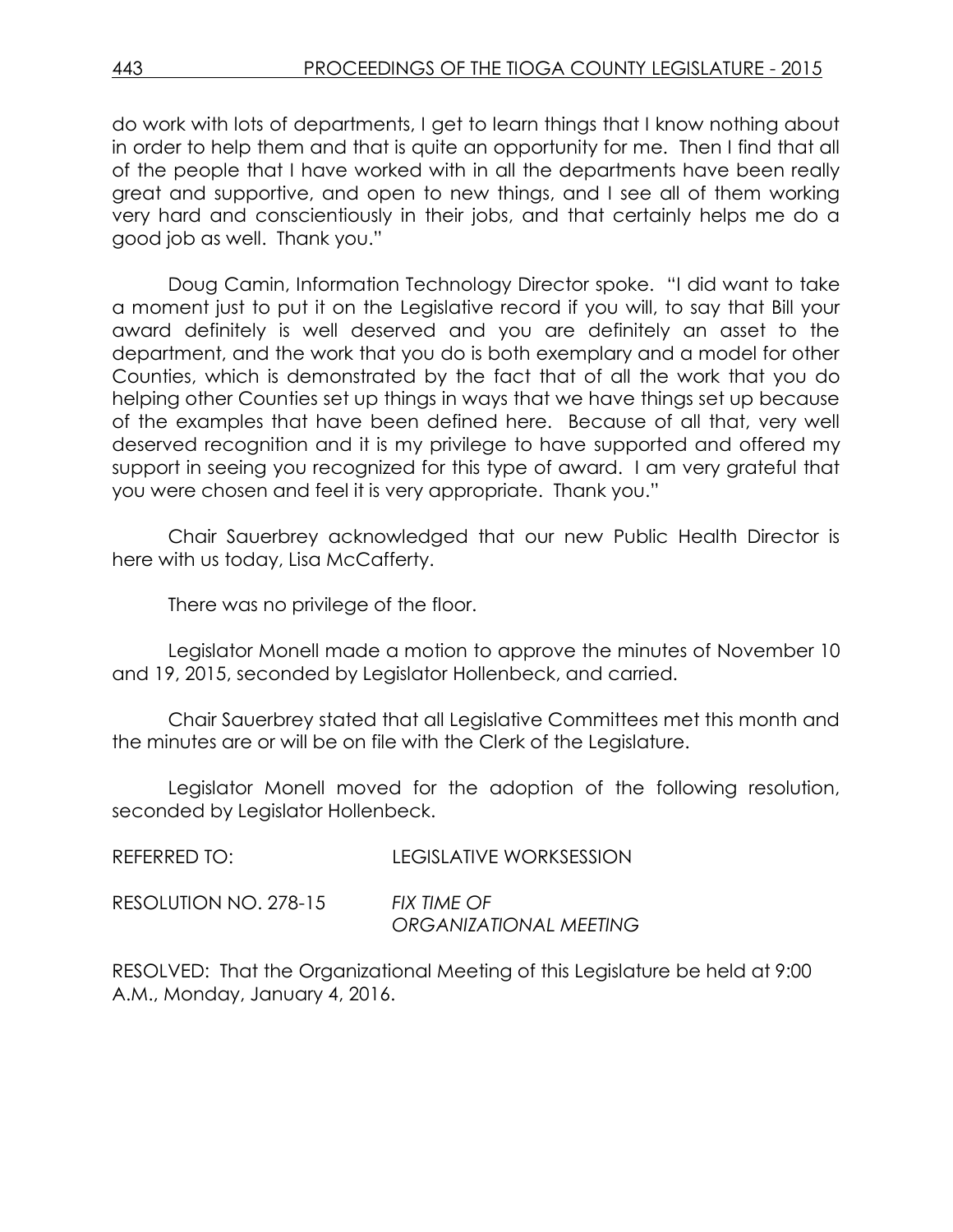Yes – Legislators Sauerbrey, Roberts, Standinger, Weston, Hollenbeck, Huttleston and Monell.

No – None.

Absent – Legislator Sullivan.

RESOLUTION ADOPTED.

Legislator Hollenbeck moved for the adoption of the following resolution, seconded by Legislator Monell.

REFERRED TO: FINANCE COMMITTEE

RESOLUTION NO. 279-15 *YEAR END TRANSFERS*

RESOLVED: That unencumbered balances of appropriation accounts, unanticipated revenue fund balances in the amount equal to the sum of overdrawn appropriation accounts in all funds be, and hereby are appropriated to overdrawn accounts; and be it further

RESOLVED: That the County Treasurer is hereby authorized and directed to effect this resolution.

ROLL CALL VOTE Yes – Legislators Sauerbrey, Roberts, Standinger, Weston, Hollenbeck, Huttleston and Monell.

No – None.

Absent – Legislator Sullivan.

RESOLUTION ADOPTED.

Legislator Hollenbeck moved for the adoption of the following resolution, seconded by Legislator Monell.

| REFERRED TO:          | <b>FINANCE COMMITTEE</b>      |
|-----------------------|-------------------------------|
| RESOLUTION NO. 280-15 | <b>AUTHORIZE TREASURER TO</b> |
|                       | <b>ENCUMBER FUNDS</b>         |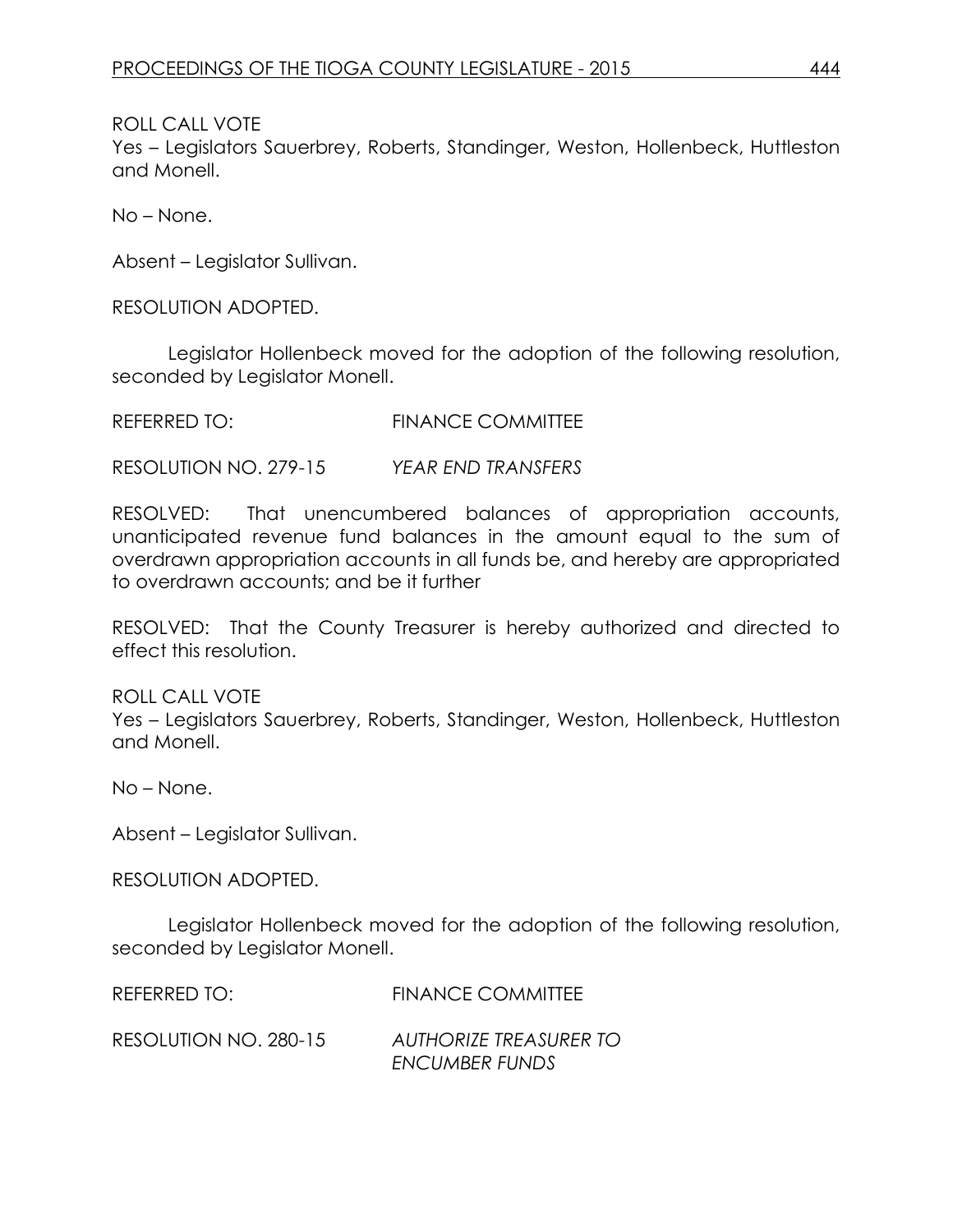RESOLVED: That the County Treasurer be and hereby is authorized to encumber whatever funds he deems necessary, subject to the approval of the Finance Committee; and be it further

RESOLVED: That said funds be encumbered before December 31, 2015 to allow proper coding of bills for payment in January.

ROLL CALL VOTE

Yes – Legislators Sauerbrey, Roberts, Standinger, Weston, Hollenbeck, Huttleston and Monell.

No – None.

Absent – Legislator Sullivan.

RESOLUTION ADOPTED.

Legislator Hollenbeck moved for the adoption of the following resolution, seconded by Legislator Weston.

REFERRED TO: FINANCE COMMITTEE

RESOLUTION NO. 281-15 *ADOPT COUNTY BUDGET FOR 2016, APPROPRIATIONS AND SALARY SCHEDULE*

RESOLVED: That the tentative budget for Tioga County for the year 2016 submitted by the Budget Officer on November 13, 2015 and approved by the Finance Committee be, and the same hereby is adopted as the official Budget for the year 2016; and be it further

RESOLVED: That the several amounts specified in such budget as to the total for the several objects as set forth in Schedule 1 therein be appropriated for such objects, effective January 1, 2016; and be it further

RESOLVED: That the full time Salary Schedule 5 set forth in the budget be adopted effective January 1, 2016.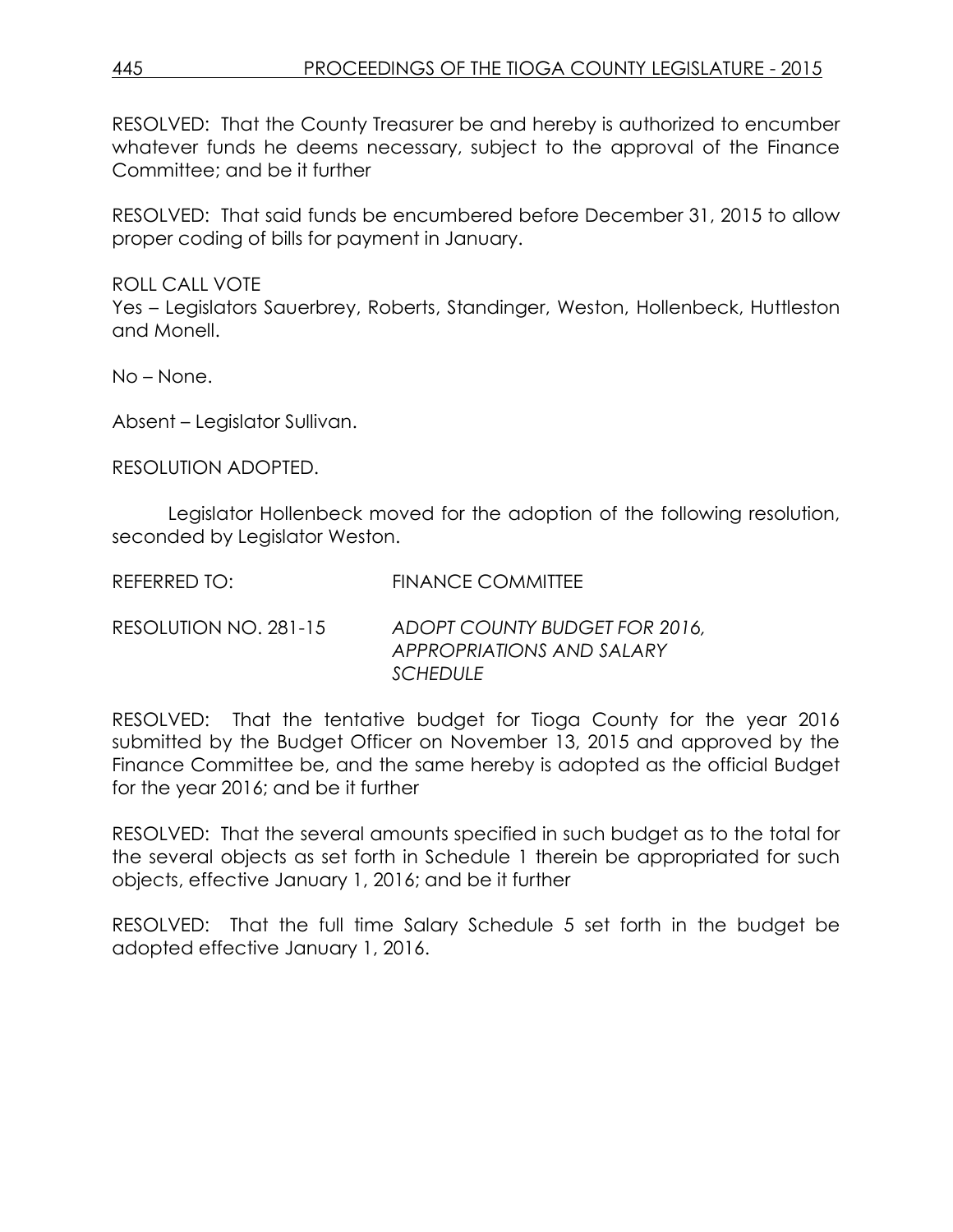Yes – Legislators Sauerbrey, Roberts, Standinger, Weston, Hollenbeck, Huttleston and Monell.

No – None.

Absent – Legislator Sullivan.

RESOLUTION ADOPTED.

Legislator Hollenbeck moved for the adoption of the following resolution, seconded by Legislator Monell.

REFERRED TO: FINANCE COMMITTEE

RESOLUTION NO. 282-15 *TOWN TAX LEVY*

WHEREAS: There has been presented to this Legislature a duly certified copy of the annual Budgets of each of the several Towns of the County of Tioga for the fiscal year beginning January 1, 2016; be it

RESOLVED: That there shall be, and there is, assessed against and levied upon and collected from the taxable property situate in the following Towns outside the incorporated Villages or partially located therein, the amounts indicated for Town purposes as specified in the Budgets of the respective Towns as follows:

| Part Town      | General Outside | Highway Outside |
|----------------|-----------------|-----------------|
| <b>Barton</b>  |                 |                 |
| Candor         | 29,239          | 280,495         |
| Newark Valley  |                 | 5,900           |
| <b>Nichols</b> | 12,891          | 147,550         |
| Owego          |                 | 2,067,064       |
| Spencer        | 23,544          | 433,998         |

**Further** 

RESOLVED: That there shall be and there hereby is, assessed against and levied upon and collected from the taxable property liable therefore within the respective Fire and Fire protection Districts in the Towns, the following amounts for the purposes of such Districts as specified on their annual Budgets: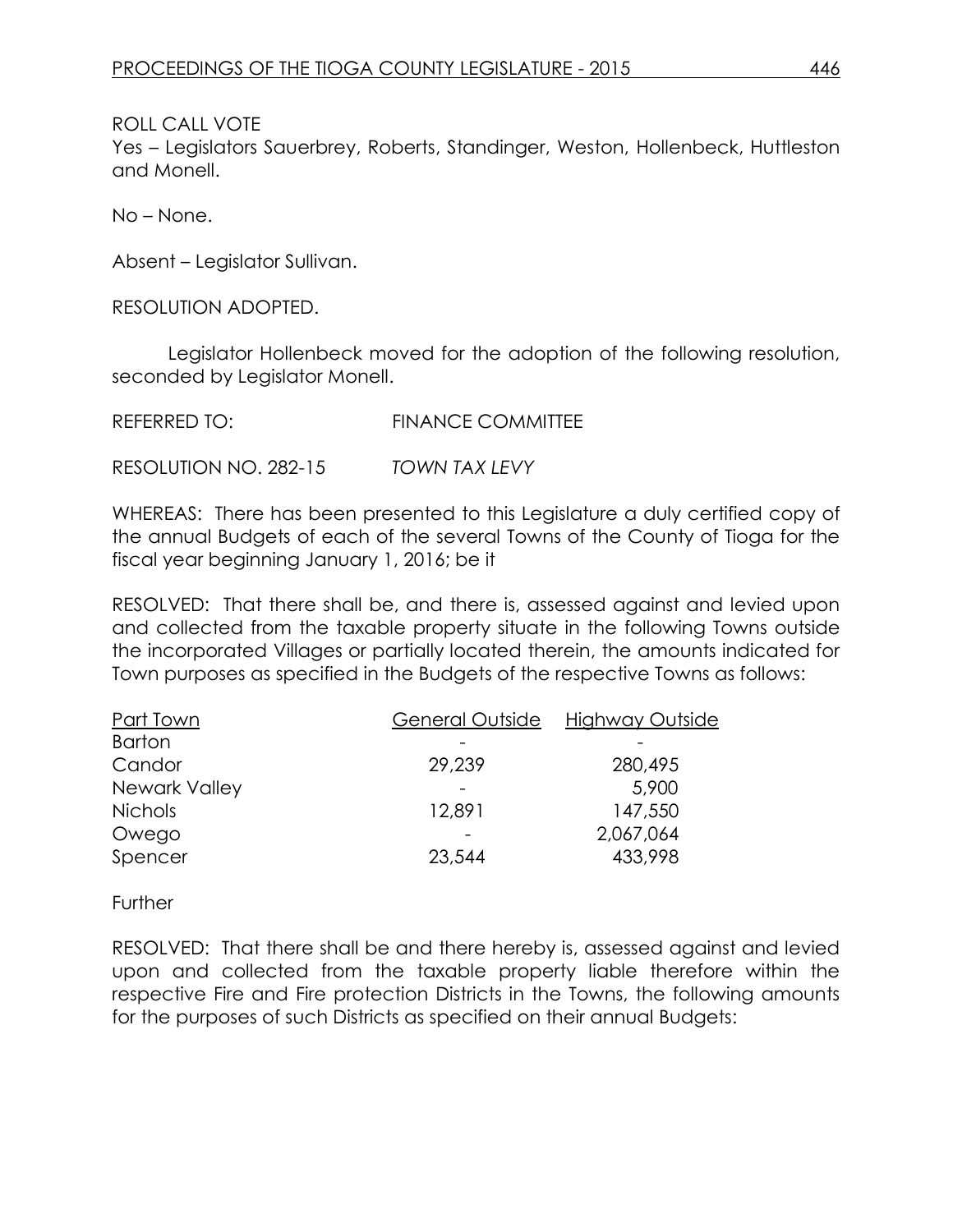| Town of Barton                                               |                            |
|--------------------------------------------------------------|----------------------------|
| <b>Halsey Valley Fire Protection</b>                         | 18,267.00                  |
| Lockwood Fire Protection                                     | 40,326.00                  |
| <b>Waverly Joint Fire Protection</b>                         | 267,428.00                 |
| <b>Town of Berkshire</b>                                     |                            |
| <b>Berkshire Fire District</b>                               | 141,400.00                 |
| Town of Candor                                               |                            |
| <b>Candor Fire District</b>                                  | 431,750.00                 |
| <b>Town of Newark Valley</b>                                 |                            |
| <b>Newark Valley Fire District</b>                           | 198,916.47                 |
| <b>Town of Nichols</b>                                       |                            |
| Lounsberry Fire Protection                                   | 3,000.00                   |
| Nichols Joint Fire Protection                                | 157,985.00                 |
| Town of Owego                                                |                            |
| <b>Apalachin Fire District</b><br><b>Owego Fire District</b> | 762,168.00<br>1,233,533.17 |
| <b>Newark Valley Fire District</b>                           | 28,224.53                  |
|                                                              |                            |
| Town of Richford                                             |                            |
| <b>Richford Fire District</b>                                | 87,200.00                  |
| Town of Spencer                                              |                            |
| <b>Spencer Fire Protection District</b>                      | 75,000.00                  |
| Town of Tioga                                                |                            |
| Tioga Fire District                                          | 194,032.00                 |

**Further** 

RESOLVED: That there shall be, and there hereby is, assessed against and levied upon and collected from the taxable property liable therefore within certain sewer, water and lighting Districts in the Town of Owego and the amounts specified in their annual budgets as follows:

| Water District No. 4/Ext. 13 | 11,290 |
|------------------------------|--------|
| Water District No. 4/Ext. 15 | 6.341  |
| Water District No. 4/Ext. 17 | 23,200 |
| Water District No. 4/Ext. 20 | 20,800 |
| Sewer District No. 2/Ext. 14 | 12,645 |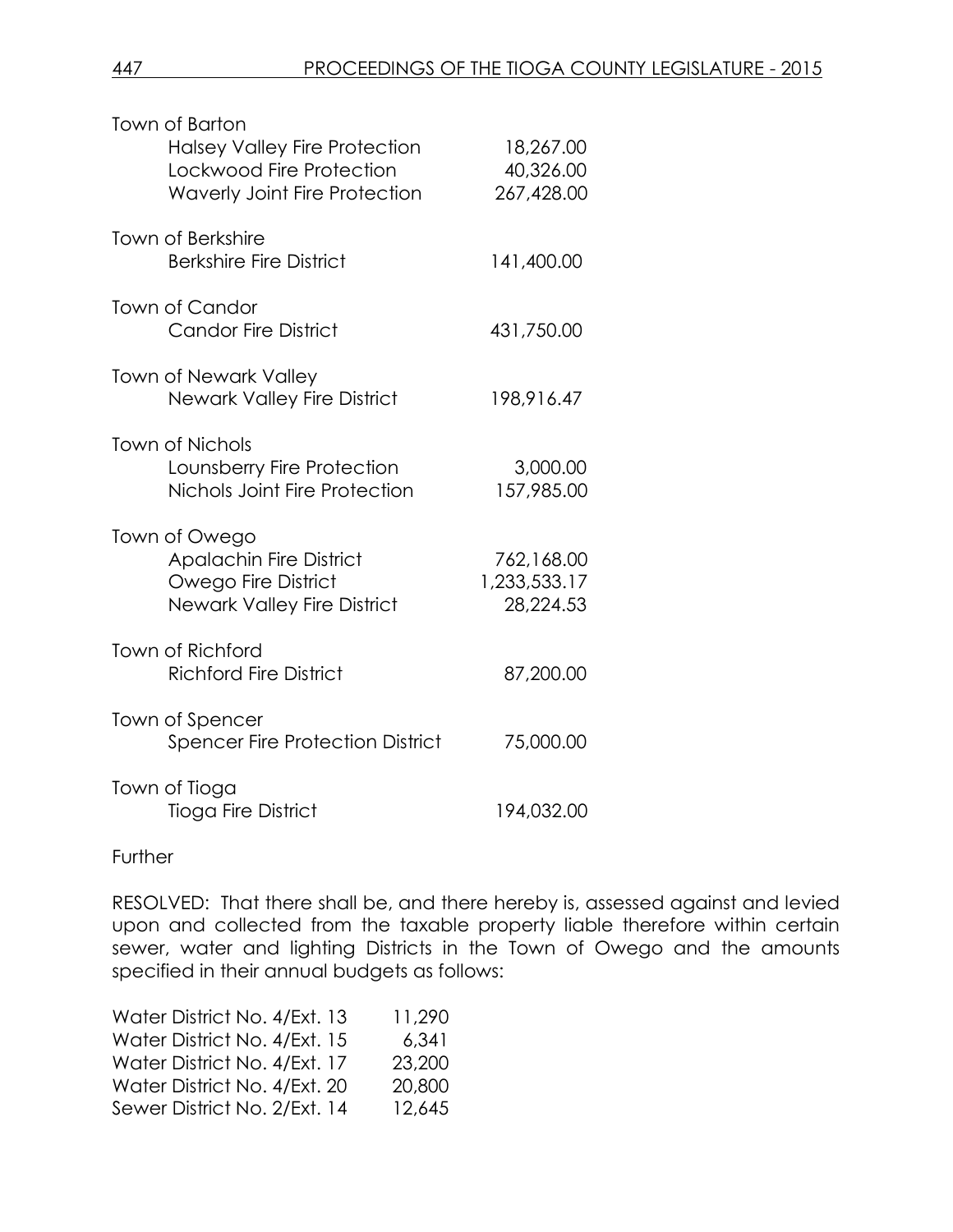| Sewer District No. 2/Ext. 15 | 11,741 |
|------------------------------|--------|
| Lighting District No. 1      | 6,064  |
| Lighting District No. 2      | 12,432 |
| Lighting District No. 3      | 12,108 |
| Lighting District No. 4A     | 674    |
| Lighting District No. 4B     | 1,936  |
| Lighting District No. 5      | 7,732  |
| Lighting District No. 6      | 15,658 |
| Lighting District No. 7      | 2,147  |
| Lighting District No. 8      | 1,411  |
| Lighting District No. 9      | 637    |
| Lighting District No. 10     | 890    |
|                              |        |

### **Further**

RESOLVED: That there shall be and there hereby is, assessed against and levied upon and collected from the taxable property liable therefore in the Town of Owego returned sewer and water rents in the amount of \$282,728.79; be it further

RESOLVED: That there shall be and there hereby is, assessed against and levied upon and collected from the taxable property liable therefore in the Town of Barton returned sewer and water rents in the amount of \$7,560.29; be it further

RESOLVED: That the amounts to be raised by tax for all other purposes as specified in the several annual Budgets shall be, and they hereby are, assessed against and levied upon and collected from the taxable properties in the Towns except as otherwise provided by law as follows:

| Townwide          | General            | Highway  |
|-------------------|--------------------|----------|
| <b>Barton</b>     | 199,500            | 509,500  |
| <b>Berkshire</b>  | 83,605             | 338,100  |
| Candor            | 600,742            | 555,895  |
| Newark Valley     | 301,239            | 348,200  |
| <b>Nichols</b>    | 28,275             | 213,002  |
| Owego<br>Richford | 884,999<br>256,606 | 390,782  |
| Spencer           | 282,593            | 155,945  |
| Tioga             | 239,819            | 544, 144 |

**Further**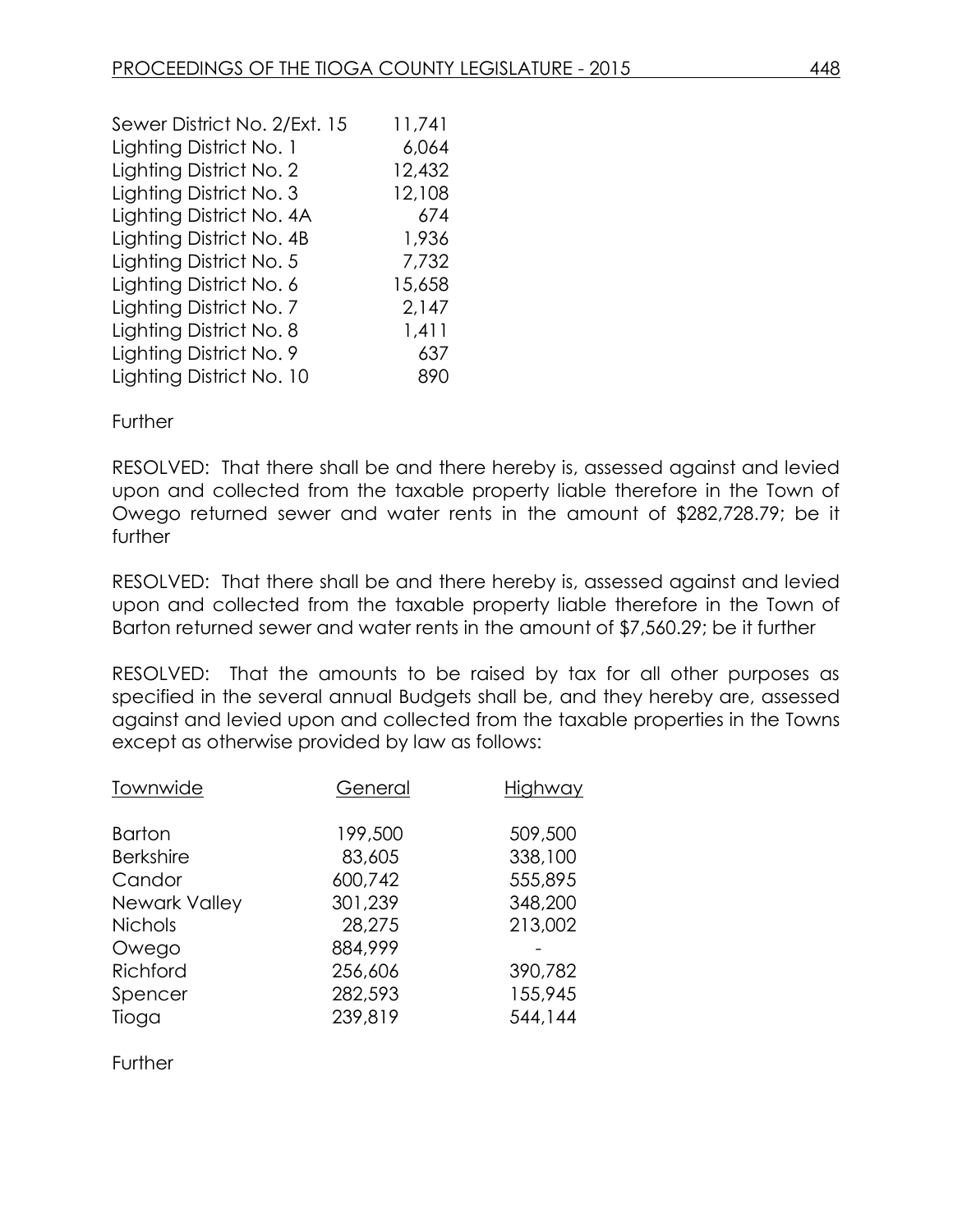RESOLVED: That such taxes and assessments, when collected, shall be paid to the Supervisors of the several Towns in the amounts as shown by this resolution for distribution by them in the manner provided by law.

ROLL CALL VOTE Yes – Legislators Sauerbrey, Roberts, Standinger, Weston, Hollenbeck, Huttleston and Monell.

No – None.

Absent – Legislator Sullivan.

RESOLUTION ADOPTED.

Legislator Hollenbeck moved for the adoption of the following resolution, seconded by Legislator Monell.

REFERRED TO: FINANCE COMMITTEE

RESOLUTION NO. 283-15 *COUNTY TAX LEVY*

WHEREAS: This Legislature by Resolution No. 281-15 dated December 15, 2015 adopted a Budget for the fiscal year 2016 and by Resolution No. 281-15 dated December 15, 2015 has made appropriations for the conduct of the County Government during said fiscal year and has by resolution No. 282-15 dated December 15, 2015 levied the taxes required for the support of the Government of the several Towns; therefore be it

RESOLVED: That this Legislature hereby levies the following for recycling purposes, upon the taxable real property liable therefore, in the County upon valuation as heretofore equalized by it.

| Barton           | 151,903.70   |
|------------------|--------------|
| <b>Berkshire</b> | 26,587.95    |
| Candor           | 100,607.43   |
| Newark Valley    | 68,483.80    |
| <b>Nichols</b>   | 60,178.77    |
| Owego            | 433,590.28   |
| Richford         | 24,358.26    |
| Spencer          | 66,099.87    |
| Tioga            | 91,932.94    |
|                  |              |
| Total            | 1,023,743.00 |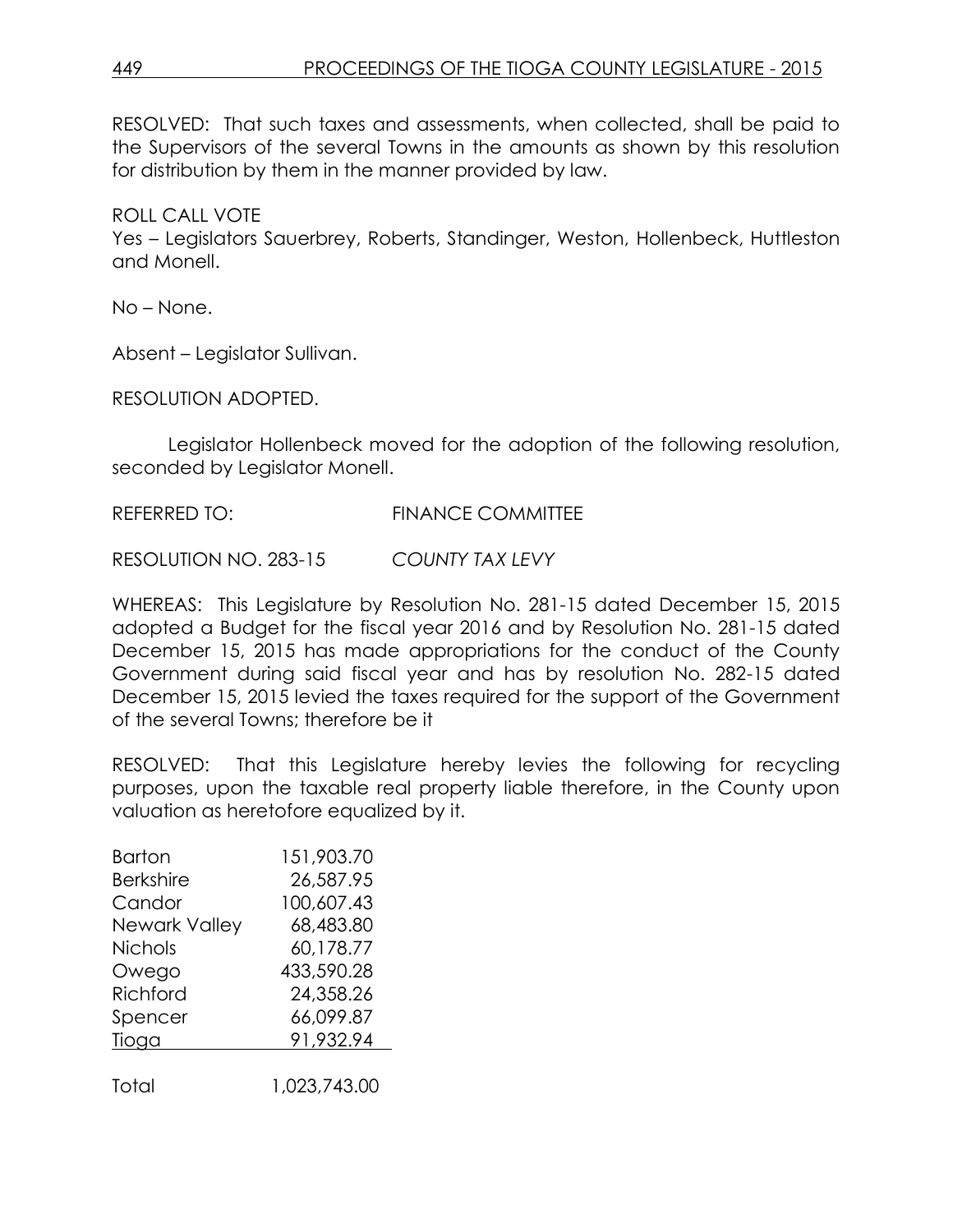# And be it further

RESOLVED: That pursuant to Section 360 of the County Law and Section 900 of the Real Property Tax Law, this Legislature hereby levied the following for County purposes, excluding Solid Waste set forth above, upon the taxable real property in the County upon valuation as heretofore equalized by it.

Upon all the taxable property liable for the support of County Government, the sum of \$22,161,628 and in addition thereto upon the real property liable therefore, and following taxes:

| For Returned Village Taxes                     | 949,701.41   |
|------------------------------------------------|--------------|
| For School Tax Returned                        | 3,510,016.42 |
| For Deficits from prior years' taxes           | 1.03         |
| For Reimbursement of Erroneous taxes, etc.     | 826.72       |
| All of the forgoing being subject to           |              |
| credit for excess collection the prior year of | 26.05        |

**Further** 

RESOLVED: That the County Treasurer's Department be directed to extend the taxes as aforesaid and also the taxes for Town purposes set forth in Resolution No. 282-15 on the rolls of the several Towns against each parcel of property set forth in said rolls, and that the Chair and the Clerk of the County Legislature be directed and empowered to execute under the seal of this Legislature the several Tax warrants for the collection of said taxes, and to cause the several tax rolls with said warrants annexed to be delivered to the Collectors of the several Tax Districts of the County on or before December 31, 2015; and be it further

RESOLVED: That the tax rates for each of the Towns, excluding Solid Waste, are as follows:

| <b>Barton</b>    | ∩ut | 9.829717  |
|------------------|-----|-----------|
|                  | In  | 9.826717  |
| <b>Berkshire</b> |     | 9.641409  |
| Candor           | Out | 8.765518  |
|                  | In  | 8.765518  |
| Newark Valley    | Out | 13.004337 |
|                  | In  | 13.004337 |
| <b>Nichols</b>   | Out | 37.468208 |
|                  | In  | 37.468208 |
| Owego            | Out | 11.213947 |
|                  | In  | 11.213947 |
| Richford         |     | 6.882567  |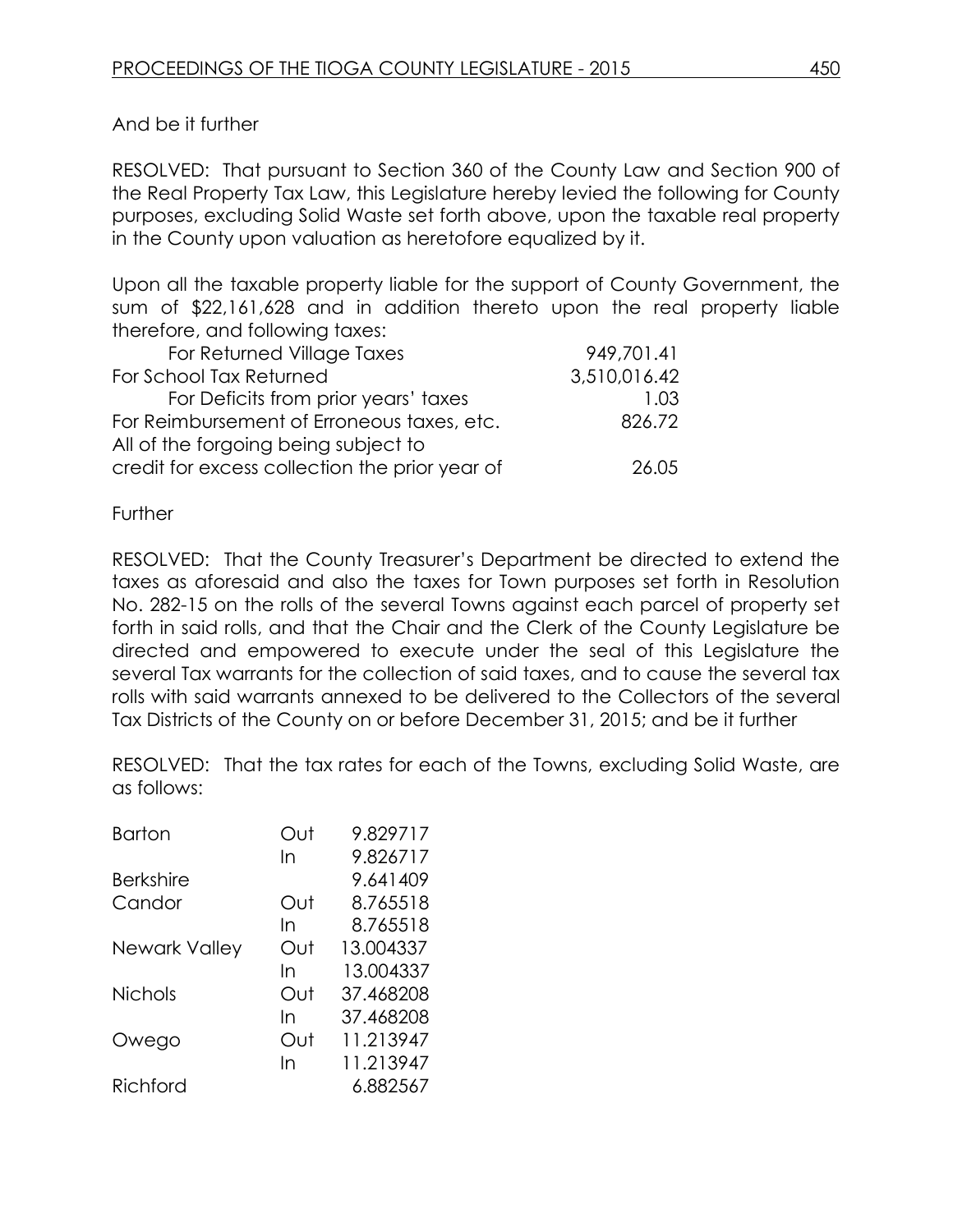| Spencer | Out | 8.838097   |
|---------|-----|------------|
|         | In  | 8.838097   |
| Tioga   |     | 127.097479 |

Yes – Legislators Sauerbrey, Roberts, Standinger, Weston, Hollenbeck, Huttleston and Monell.

No – None.

Absent – Legislator Sullivan.

RESOLUTION ADOPTED.

Legislator Standinger moved for the adoption of the following resolution, seconded by Legislator Weston.

| REFERRED TO:          | HEALTH & HUMAN SERVICES COMMITTEE<br><b>FINANCE COMMITTEE</b> |
|-----------------------|---------------------------------------------------------------|
| RESOLUTION NO. 284–15 | APPROPRIATION AND TRANSFER OF FUNDS<br><b>PUBLIC HEALTH</b>   |

WHEREAS: The costs of the mandated Early Intervention program (children 0-3) years of age) and Education of Handicapped Children program (children 3-5 years of age) are larger than the budgeted 2015 amounts; and

WHEREAS: Additional funding is needed in both programs to meet the mandated costs; and

WHEREAS: Public Health has determined the amount of additional funding needed through the balance of 2015; and

WHEREAS: Due to savings from several vacancies of positions, Public Health has the funds within their 2015 budget; and

WHEREAS: The additional costs will result in additional state aid reimbursement; and

WHEREAS: Appropriation and Transfer of funds requires Legislative approval, therefore be it

RESOLVED: That funds be appropriated and transferred as follows: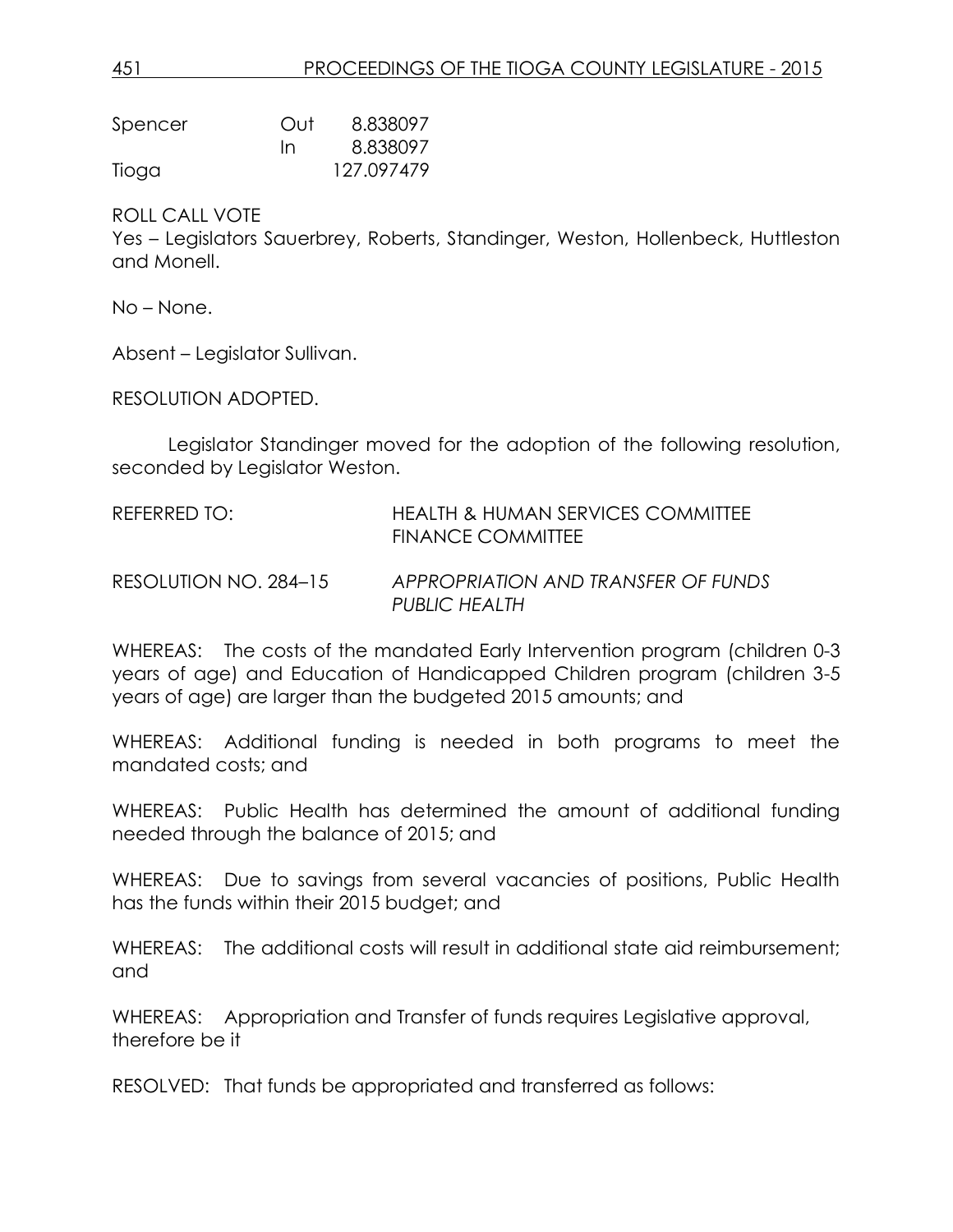From:

| A4044 434023 Revenue: State Aid: Early Intervention            | \$9.065             |
|----------------------------------------------------------------|---------------------|
| A2960 434600 Revenue: State Aid: Handicapped Education \$9,815 |                     |
| A4012 510010 Personnel: Health Education                       | $\frac{1}{2}$ 4.120 |
| A4044 510010 Personnel: Early Intervention                     | \$12,000            |
|                                                                |                     |

To:

| A4044 540487 Early Intervention: Program Expense                | \$ 18,500 |
|-----------------------------------------------------------------|-----------|
| A2960 540590 Handicapped Education: Services Rendered \$ 16,500 |           |

#### ROLL CALL VOTE

Yes – Legislators Sauerbrey, Roberts, Standinger, Weston, Hollenbeck, Huttleston and Monell.

No – None.

Absent – Legislator Sullivan.

RESOLUTION ADOPTED.

Legislator Weston moved for the adoption of the following resolution, seconded by Legislator Hollenbeck.

REFERRED TO: PUBLIC SAFETY COMMITTEE

RESOLUTION NO. 285-15 *REQUEST AND TRANSFER OF FUNDS FROM CONTINGENCY ACCOUNT* 

WHEREAS: The Medical Examiner's Funds are insufficient to cover both current billings and anticipated billings through year end 2015 for medical expenses; and

WHEREAS: Based upon the average of the last two years December records, statistics indicated that it is reasonable to anticipate 7 autopsies and toxicology test during December 2015; and

WHEREAS: The funding is available in the Contingency Account ORG A1910 540715 to transfer; therefore be it

RESOLVED: That the Tioga County Legislature authorizes the following transfer:

FROM: A1990-540715 Contingency – Transfer \$11,000.00

TO: A1185-540370 Coroner- Medical Expense \$11,000.00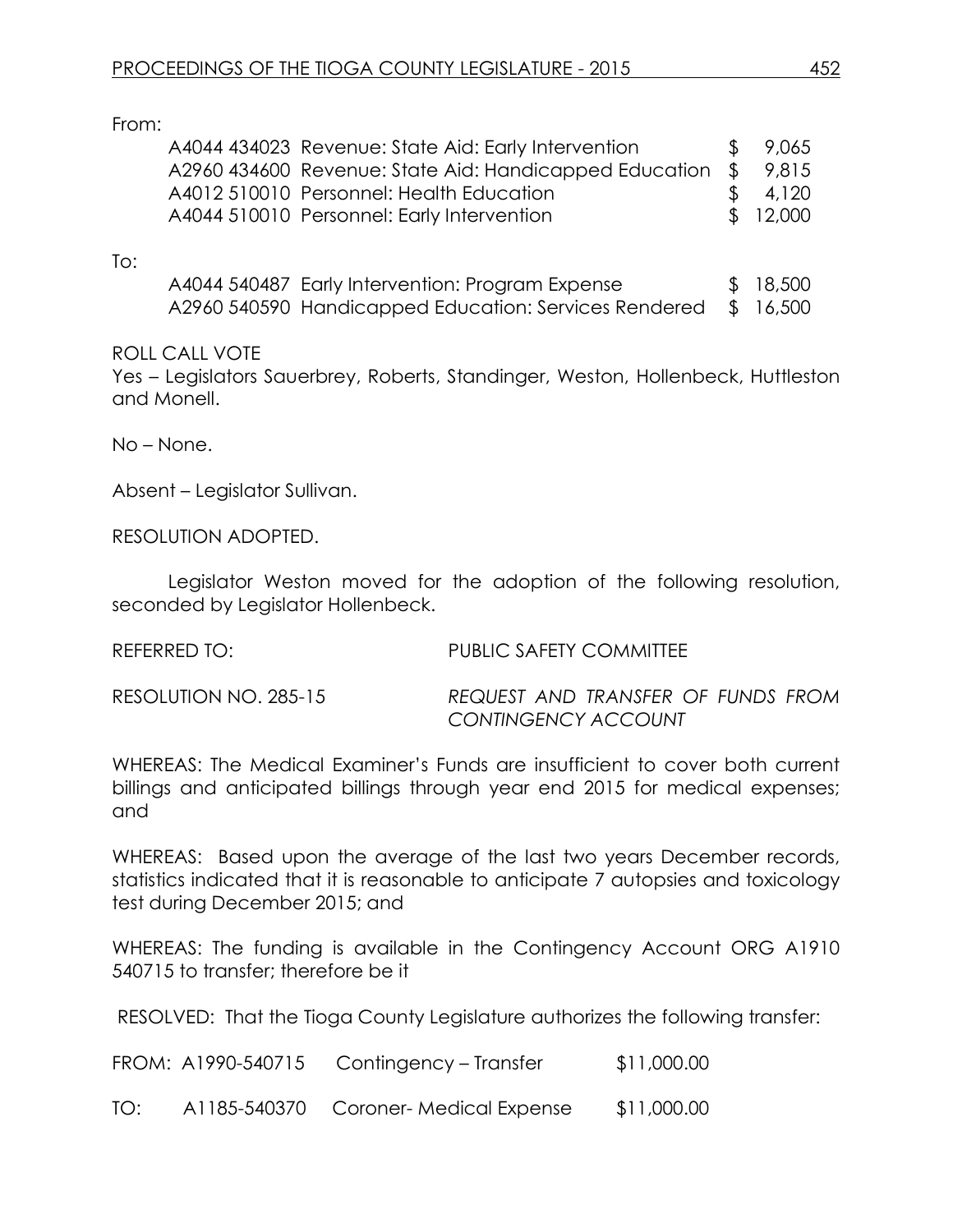Yes – Legislators Sauerbrey, Roberts, Standinger, Weston, Hollenbeck, Huttleston and Monell.

No – None.

Absent – Legislator Sullivan.

RESOLUTION ADOPTED.

Legislator Hollenbeck moved for the adoption of the following resolution, seconded by Legislator Monell.

REFERRED TO: FINANCE COMMITTEE

RESOLUTION NO. 286-15 *BUDGET TRANSFER FROM TREASURER'S TO BUDGET*

WHEREAS: The Budget Department Funds are insufficient to cover vacation pay out for 2015 and the funds were paid out in August of 2015; and

WHEREAS: The funding is available in the Treasurer's Budgeted Payroll Line A1325 510010; and

WHEREAS: The Legislature passed Resolution #183-15 amending County Policy #20 Non Union Vacation; and

WHEREAS: The County Legislature authorized an exception to County Policy 20 due to the FMAS Project and offered an opportunity for Non-Union employees, heavily involved in the FMAS Project, to cash-in an amount of vacation that exceeded 20 days prior to their 2015 and 2016 anniversaries; therefore be it

RESOLVED: That the Tioga County Legislature authorizes the following transfer:

FROM: A1325-510010 Treasurer's – Full Time Payroll \$ 600.00

TO: A1340-510010 Budget –Full Time Payroll \$ 600.00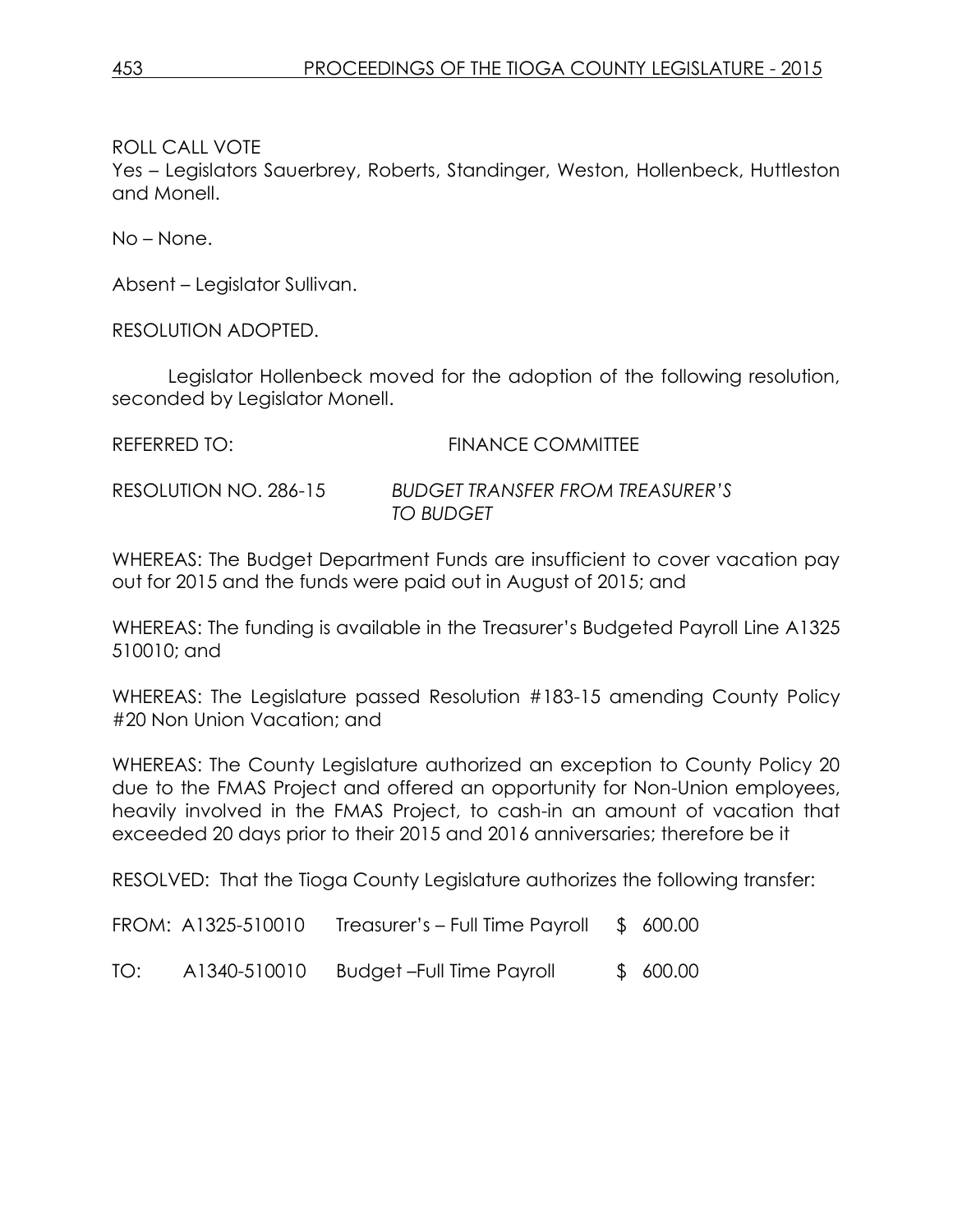Yes – Legislators Sauerbrey, Roberts, Standinger, Weston, Hollenbeck, Huttleston and Monell.

No – None.

Absent – Legislator Sullivan.

RESOLUTION ADOPTED.

Legislator Roberts moved for the adoption of the following resolution, seconded by Legislator Weston.

REFERRED TO: PUBLIC WORKS **FINANCE** 

RESOLUTION NO. 287-15 *TRANSFER FUNDS*

*PUBLIC WORKS*

WHEREAS: On March 23, 2015 Kenneth Del Bianco retired as Commissioner of Public Works; and

WHEREAS: At the time his salary was split between Public Works Administration A1490.10-10 and County Roads D5110.10-10; and

WHEREAS: Gary Hammond was promoted to the Commissioner of Public Works from the Deputy Commissioner's position; and

WHEREAS: Gary Hammond was payed out of Public Works Administration A1490.10-10 as Deputy Commissioner and that did not change when he was promoted therefore leaving the Public Works Administration account short of funds; therefore be it

RESOLVED: That the Tioga County Legislature authorizes the following transfer of funds:

|     | FROM: D5110 510010 | County Roads Full Time | \$30,000 |
|-----|--------------------|------------------------|----------|
| TO: | D5110 591715       | Interfund Transfer     | \$30,000 |
| TO: | FROM: D5110 591715 | Interfund Transfer     | \$30,000 |
|     | A1490 450310       | Interfund Transfer     | \$30,000 |
| TO: | FROM: A1490 450310 | Interfund Transfer     | \$30,000 |
|     | A1490 510010       | Public Works Admin FT  | \$30,000 |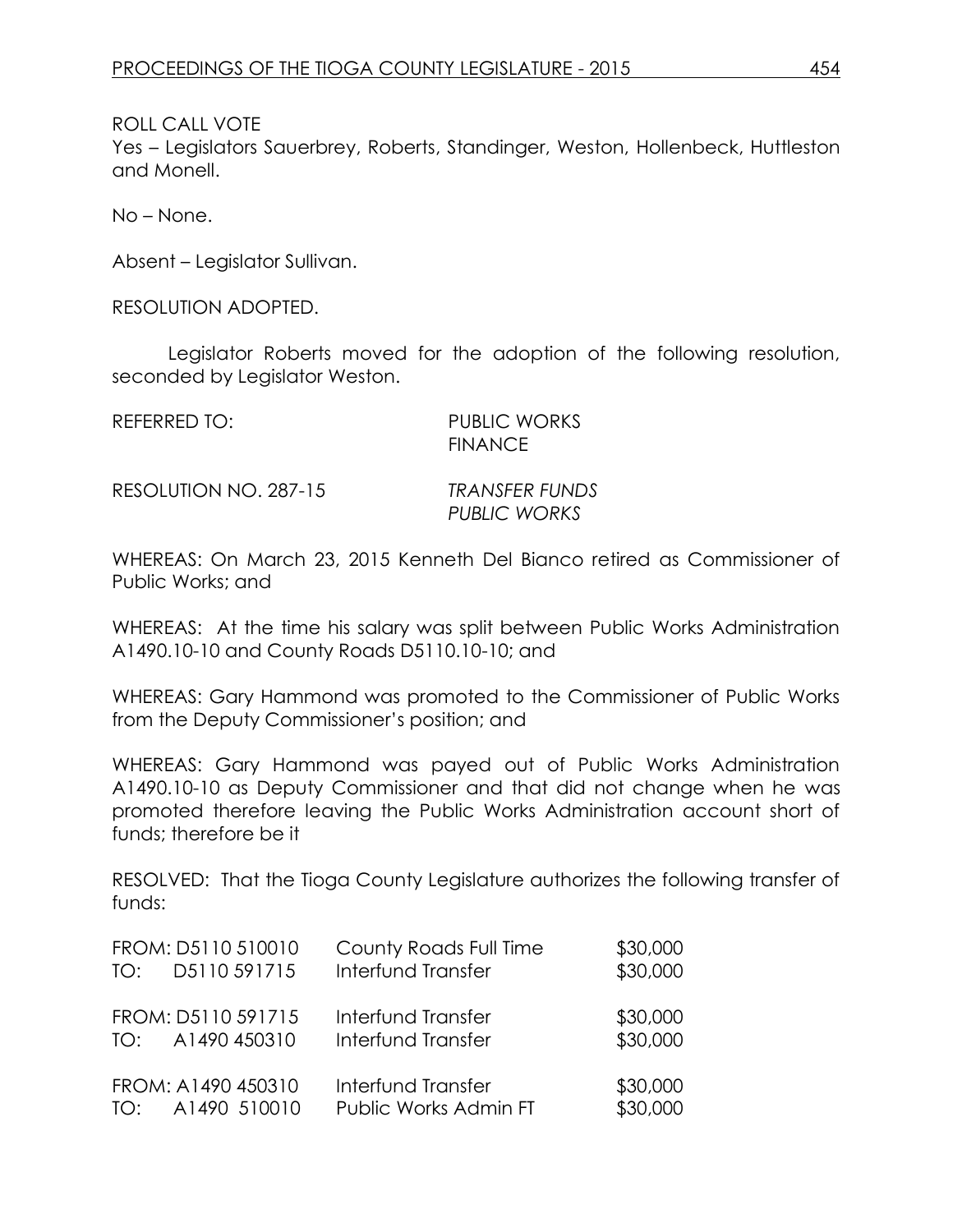Yes – Legislators Sauerbrey, Roberts, Standinger, Weston, Hollenbeck, Huttleston and Monell.

No – None.

Absent – Legislator Sullivan.

RESOLUTION ADOPTED.

Legislator Weston moved for the adoption of the following resolution, seconded by Legislator Hollenbeck.

| REFERRED TO:          | PUBLIC SAFETY/PROBATION & DWI<br>FINANCE/LEGAL                            |  |  |
|-----------------------|---------------------------------------------------------------------------|--|--|
| RESOLUTION NO. 288-15 | <b>MOVEMENT OF FUNDS TO COVER</b><br>COST OF ALTERNATIVE TO INCARCERATION |  |  |

WHEREAS: Budget Officer Rita Hollenbeck has directed that Probation Director submit a budget modification resolution requesting a transfer of funds to cover the cost of personal services to operate two Alternative to Incarceration programs; and

WHEREAS: Tioga County Jail is allowed to have reduced housing classifications, if the county has a DCJS/OPCA approved Alternative to Incarceration programing, thus saving the County significant money in housing prisoners; and

WHEREAS: The amount of funding the County receives from DCJS/OPCA to provide Pre-Trial Release and Community Service ATI Programming has remained consistent for over ten years at a maximum of \$8,569, if all program goals are met; and

WHEREAS: The amount of cost to the County to provide staffing for this programming, specifically 15% of a Probation Officer and a Probation Assistant's salary is now a total of \$11,372.40; therefore be it

RESOLVED: That the Probation Director is approved to request the Treasurer's Office move an additional \$400 from Budget Line A3140 510010 to Budget Line A3142 510010 to cover the cost of salary (one Officer's promotion from PO to Sr. PO) of operating two ATI Programs.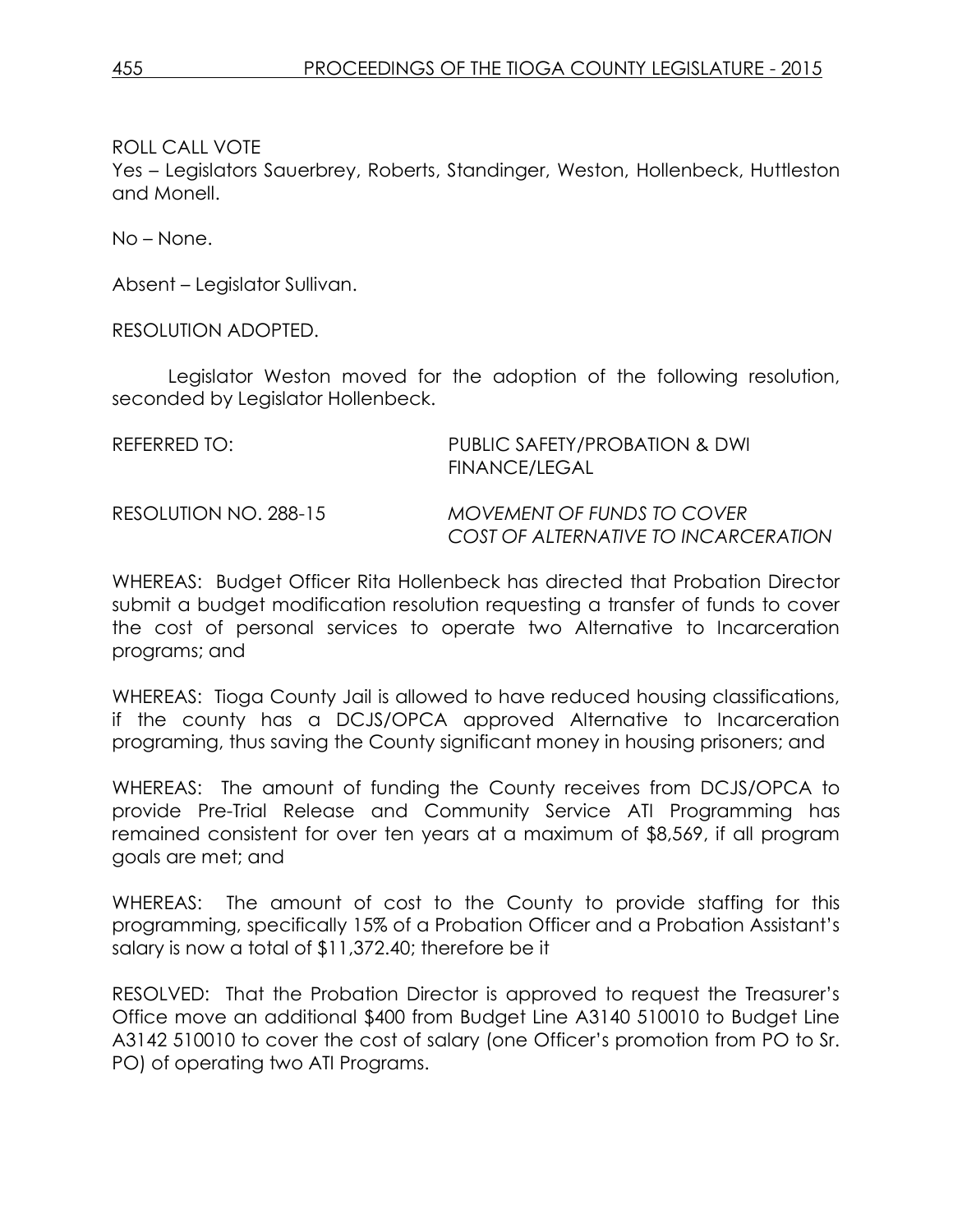Yes – Legislators Sauerbrey, Roberts, Standinger, Weston, Hollenbeck, Huttleston and Monell.

No – None.

Absent – Legislator Sullivan.

RESOLUTION ADOPTED.

Legislator Weston moved for the adoption of the following resolution, seconded by Legislator Standinger.

REFERRED TO: PUBLIC SAFETY COMMITTEE

RESOLUTION NO. 289-15 *AUTHORIZE THE SUBMISSION OF 2015-2016 PSAP OPERATIONS GRANT*

WHEREAS: The NYS Office of Interoperable and Emergency Communications has announced PSAP (Public Safety Answering Point) Operations grant funding; and

WHEREAS: Applications for this grant are required to be submitted in December of 2015; and

WHEREAS: County Policy #47 requires that a resolution be approved before any such grant application be submitted; therefore be it

RESOLVED: That the Tioga County Sheriff's Office be authorized to submit the appropriate grant application for the purpose of securing this funding, and authorizes the Chair of the Legislature to sign such application.

ROLL CALL VOTE

Yes – Legislators Sauerbrey, Roberts, Standinger, Weston, Hollenbeck, Huttleston and Monell.

No – None.

Absent – Legislator Sullivan.

RESOLUTION ADOPTED.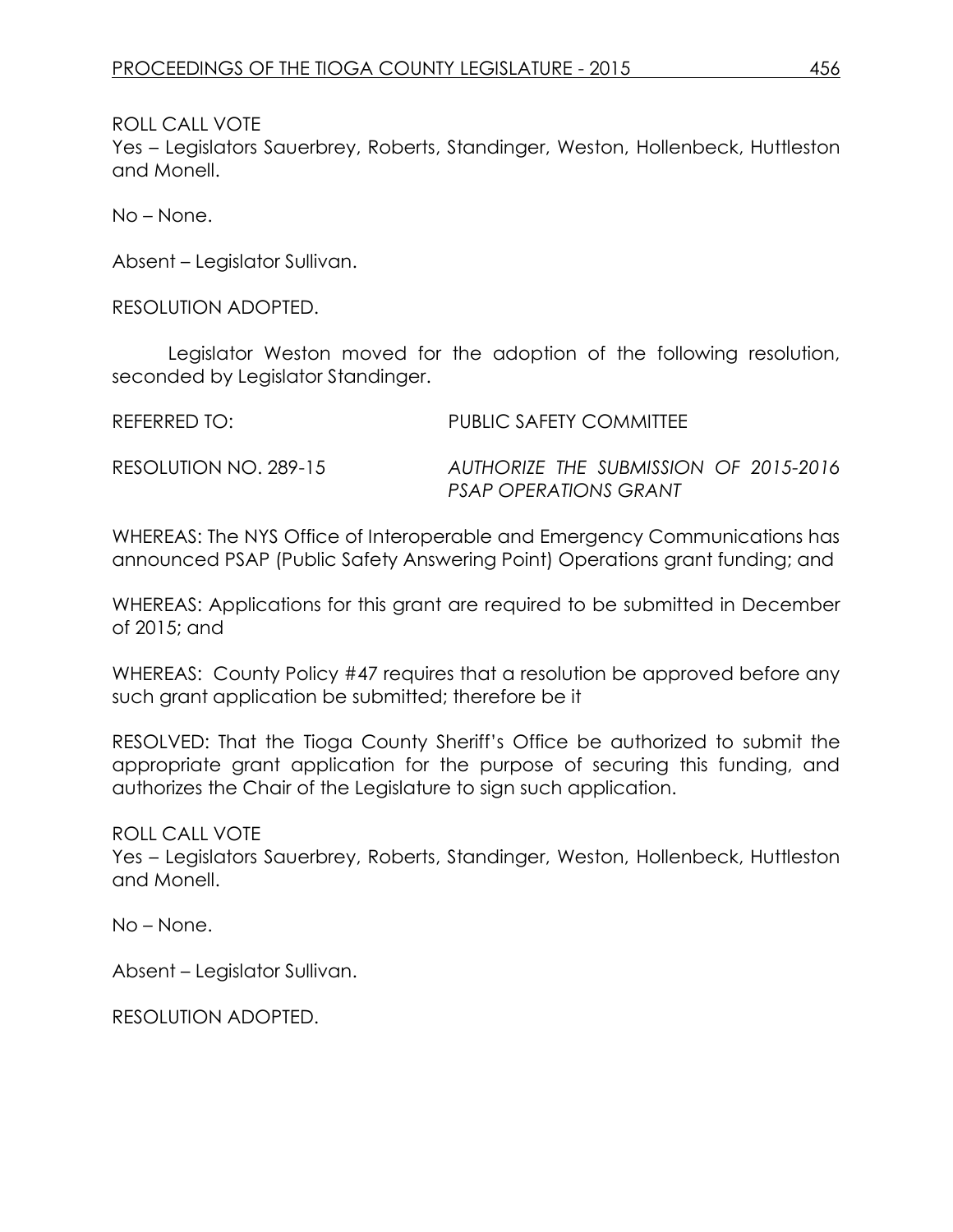Legislator Standinger moved for the adoption of the following resolution, seconded by Legislator Weston.

REFERRED TO: HEALTH & HUMAN SERVICES COMMITTEE

RESOLUTION NO. 290-15 *RE-APPOINT MEMBER TO THE TIOGA COUNTY BOARD OF HEALTH PUBLIC HEALTH*

WHEREAS: Section 344 of the Public Health Law requires that members of the Tioga County Board of Health shall serve six (6) year staggered terms; and

WHEREAS: The appointed term for Rani Kapur-Pado, DO, on the Board of Health expires 12/31/15; and

WHEREAS: Rani Kapur-Pado, DO, has agreed to serve for another term; therefore be it

RESOLVED: That Rani Kapur-Pado, DO, be re-appointed to the Tioga County Board of Health for a term of 1/1/2016 – 12/31/2021.

ROLL CALL VOTE

Yes – Legislators Sauerbrey, Roberts, Standinger, Weston, Hollenbeck, Huttleston and Monell.

No – None.

Absent – Legislator Sullivan.

RESOLUTION ADOPTED.

Legislator Weston moved for the adoption of the following resolution, seconded by Legislator Hollenbeck.

REFERRED TO: THE PUBLIC SAFETY COMMITTEE RESOLUTION NO. 291-15 *APPOINT MEMBERS TO TRAFFIC SAFETY BOARD*

RESOLVED: That the following members be reappointed to the Traffic Safety Board for a term as follows: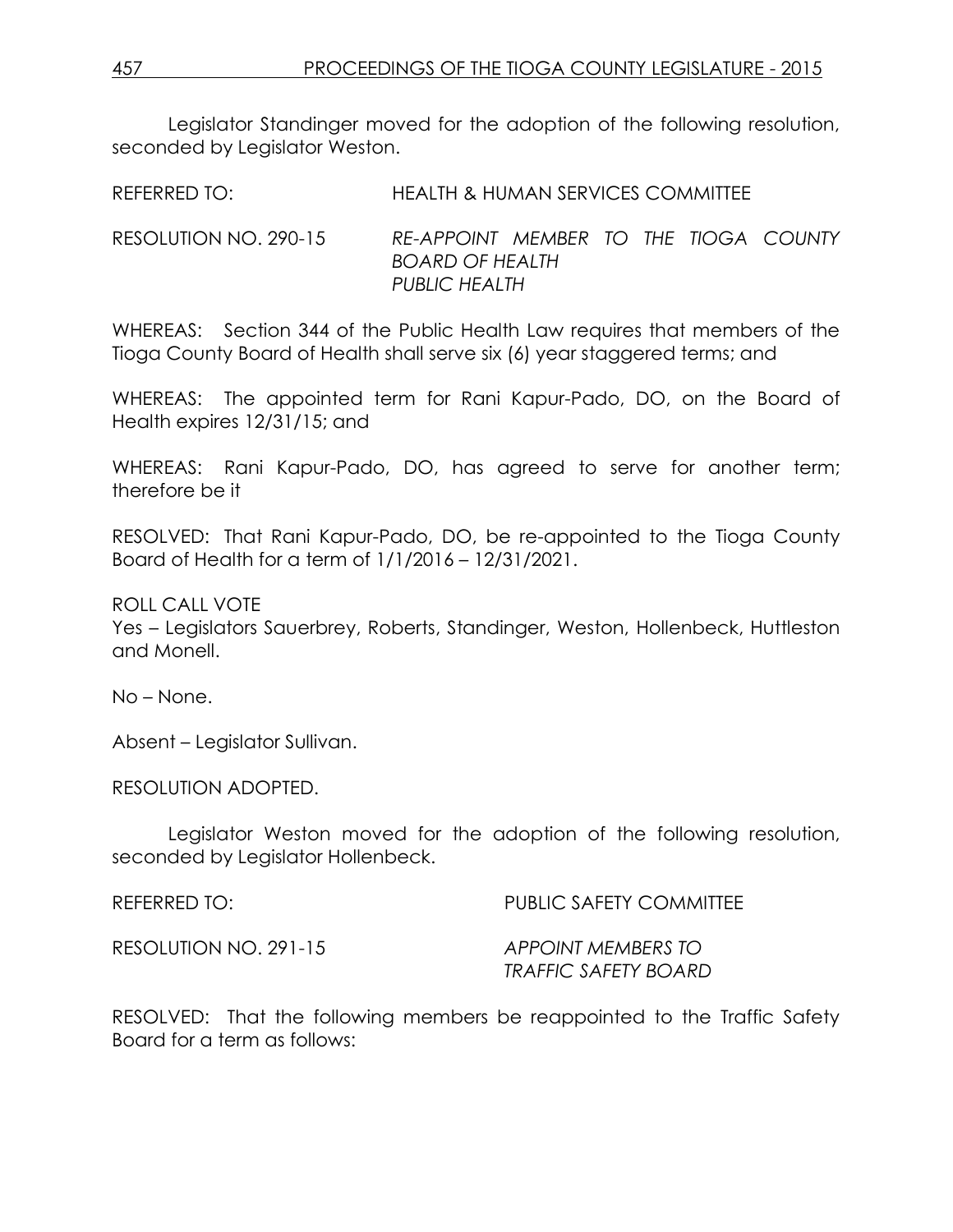| <b>TITLE</b>                                                      | TERM               |
|-------------------------------------------------------------------|--------------------|
| Arthur Cacciola-Candor                                            | 4/1/16-3/31/19     |
| Public Works Commissioner or designee                             | 4/1/16-3/31/19     |
| <b>Tioga County EMO Director</b>                                  | 4/1/16-3/31/19     |
| Tioga County Sheriff or designee                                  | $4/1/16 - 3/31/19$ |
| Tioga County Economic Development Dir. or designee 4/1/16-3/31/19 |                    |
| <b>Vacant-County Representative</b>                               | 4/1/16-3/31/19     |
| Public Health Director or designee                                | $4/1/16 - 3/31/19$ |

Yes – Legislators Sauerbrey, Roberts, Standinger, Weston, Hollenbeck, Huttleston and Monell.

No – None.

Absent – Legislator Sullivan.

RESOLUTION ADOPTED.

Legislator Hollenbeck moved for the adoption of the following resolution, seconded by Legislator Standinger.

Legislator Standinger spoke. "For the record, I would like to say this is an excellent idea that was proposed and I would like to thank Terie Huseby, the Real Property Director for pushing it forward to us. I say that as a Veteran and I say it on behalf of Dick Huttleston also I am sure who is also a Veteran."

REFERRED TO: FINANCE/LEGAL COMMITTEE

RESOLUTION NO. 292–15 *ADOPT LOCAL LAW NO. 7 OF 2015*

WHEREAS: A public hearing was held on November 19, 2015, following due notice thereof to consider the adoption of Local Law Introductory No. G of the Year 2015 A local law making Gold Star Parents Eligible for the Veterans' Alternative Exemption.

WHEREAS: It is in the best interests of the residents of Tioga County to adopt such Local Law which will Local Law No. 7 of 2015; therefore be it

RESOLVED: That the following Local Law be and hereby is adopted;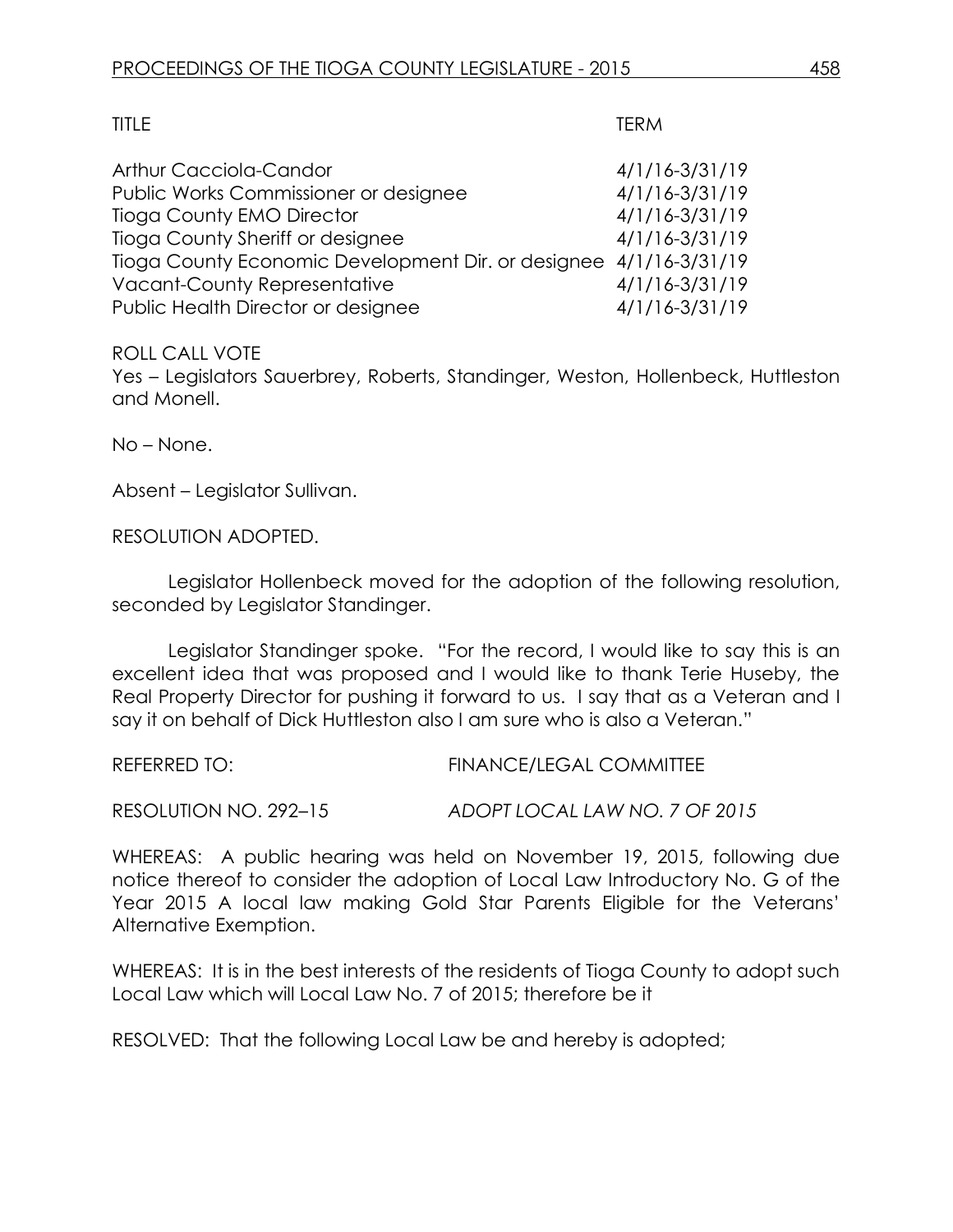County of Tioga

Local Law No. 7 of the Year 2015.

BE IT ENACTED by the Tioga County Legislature of the County of Tioga, State of New York, as follows:

Section 1. **Enabling Legislation.** Pursuant to Section 458-a of the New York State Real Property Tax Law, a municipality can elect to grant a real property tax veteran's exemption to qualifying residential real property owners who are veterans of the military service, discharged under honorable conditions.

Section 2. **Purpose.** This Local Law provides for Gold Star Parents to be eligible for the Alternative Veterans Exemption under Real Property Tax Law 458-a and shall apply to County real property taxes levied by the County of Tioga.

Section 3. **Definitions**. A Gold Star Parent, as defined in Real Property Tax Law 458-a(7)(a), shall mean the parent or parents of a child who died in the line of duty while serving in the United States armed forces during a period of war. Gold Star Parents shall be included in the definition of "qualified owner", as provided in Real Property Tax Law 458-a(1)(c) and the property owned by a Gold Star Parent shall be included within the definition of a "qualifying residential real property" as set forth in the Real Property Tax Law 458-a(1)(d), provided that such real property shall be the primary residence of the Gold Star Parent.

Section 4. **Application.** For County real property taxes levied by the County of Tioga, A Gold Star Parent, as herein defined, shall be eligible to receive the maximum veteran's exemption allowable pursuant to Real Property Tax Law 458-a(2)(a) and Real Property Tax Law 458-a(2)(b).

Section 5. **Severability**. If any part of this Local Law shall be found invalid, such invalidity shall apply only to such part, and the remainder of this Local Law shall remain valid and effective.

Section 6. **Effective Date.** This Local Law shall take effect upon filing with the Secretary of State

And be it further

RESOLVED: That the Clerk of the Legislature be and hereby is directed, pursuant to Local Law No. 4 of 1992, to cause to be published in the official newspapers of the County of Tioga a synopsis of such Local Law, such synopsis to be within ten days after adoption of the Local Law; and be it further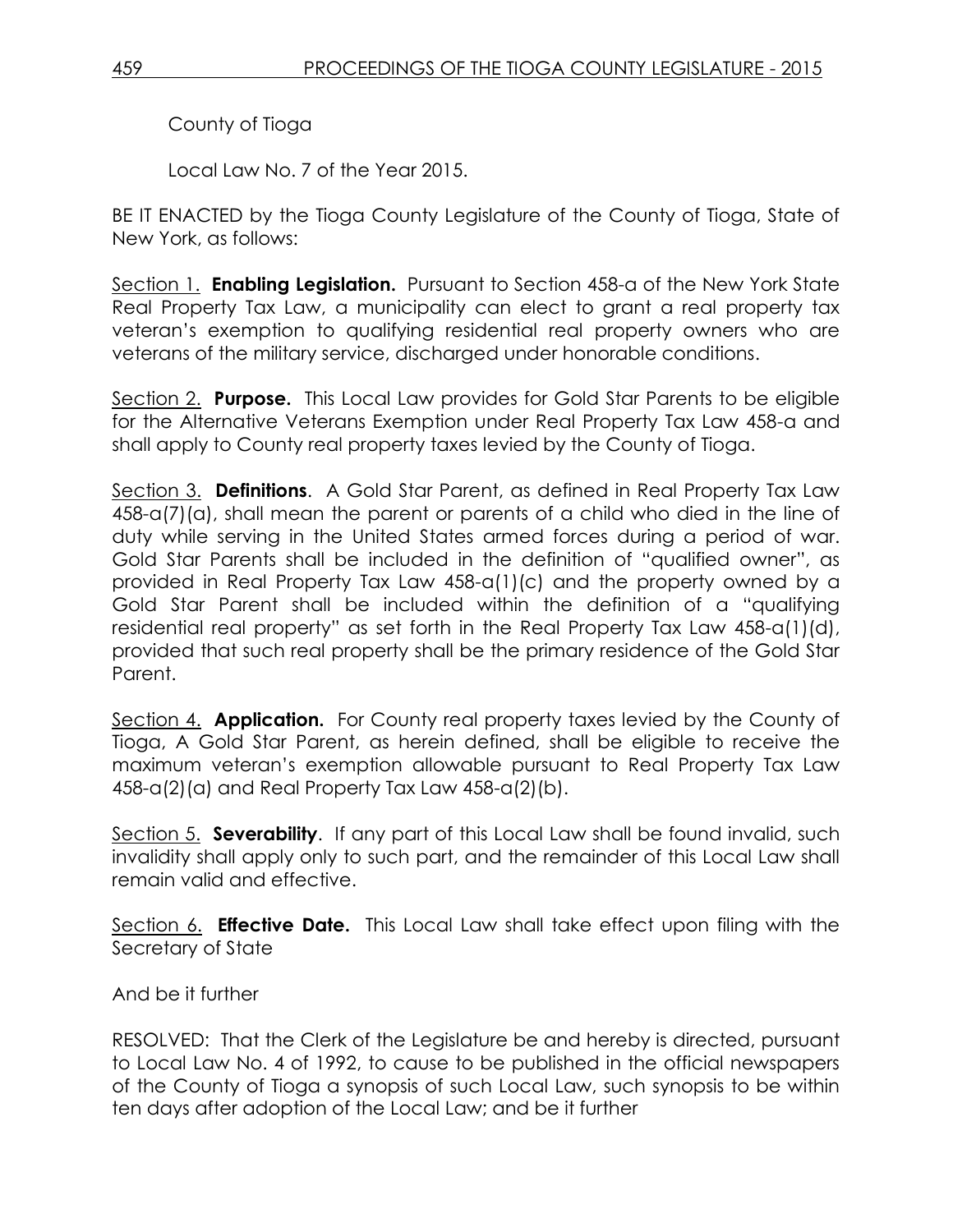RESOLVED: That the Clerk of the Legislature be and hereby is directed within five days after adoption of such Local Law to cause the Local Law to be filed as required by the Municipal Home Rule Law Section 27.

ROLL CALL VOTE

Yes – Legislators Sauerbrey, Roberts, Standinger, Weston, Hollenbeck, Huttleston and Monell.

No – None.

Absent – Legislator Sullivan.

RESOLUTION ADOPTED.

Legislator Roberts moved for the adoption of the following resolution, seconded by Legislator Huttleston.

REFERRED TO: PUBLIC WORKS

RESOLUTION NO. 293-15 *AWARD CONSTRUCTION* 

*BLEWER RD. BRIDGE BIN: 2218580*

WHEREAS: Tioga County bonded for a program for rehabilitation of various bridges within the County; and

WHEREAS: Funding is available for the construction of the Blewer Rd. Bridge BIN: 2218580; and

WHEREAS: The Commissioner of Public Works received sealed bids on July 23, 2015 and the bids came in as follows:

| Amstar of Western NY      | Cheektowaga, NY | \$573,360.50 |
|---------------------------|-----------------|--------------|
| <b>Dycon Construction</b> | Pine City NY    | \$561,574.50 |

The Commissioner thought the bids were two high and we only had two bidders so it was decided to rebid this project; and

WHEREAS: The Commissioner of Public Works rebid this project and received sealed bids on November 6, 2015 and the bids came in as follows: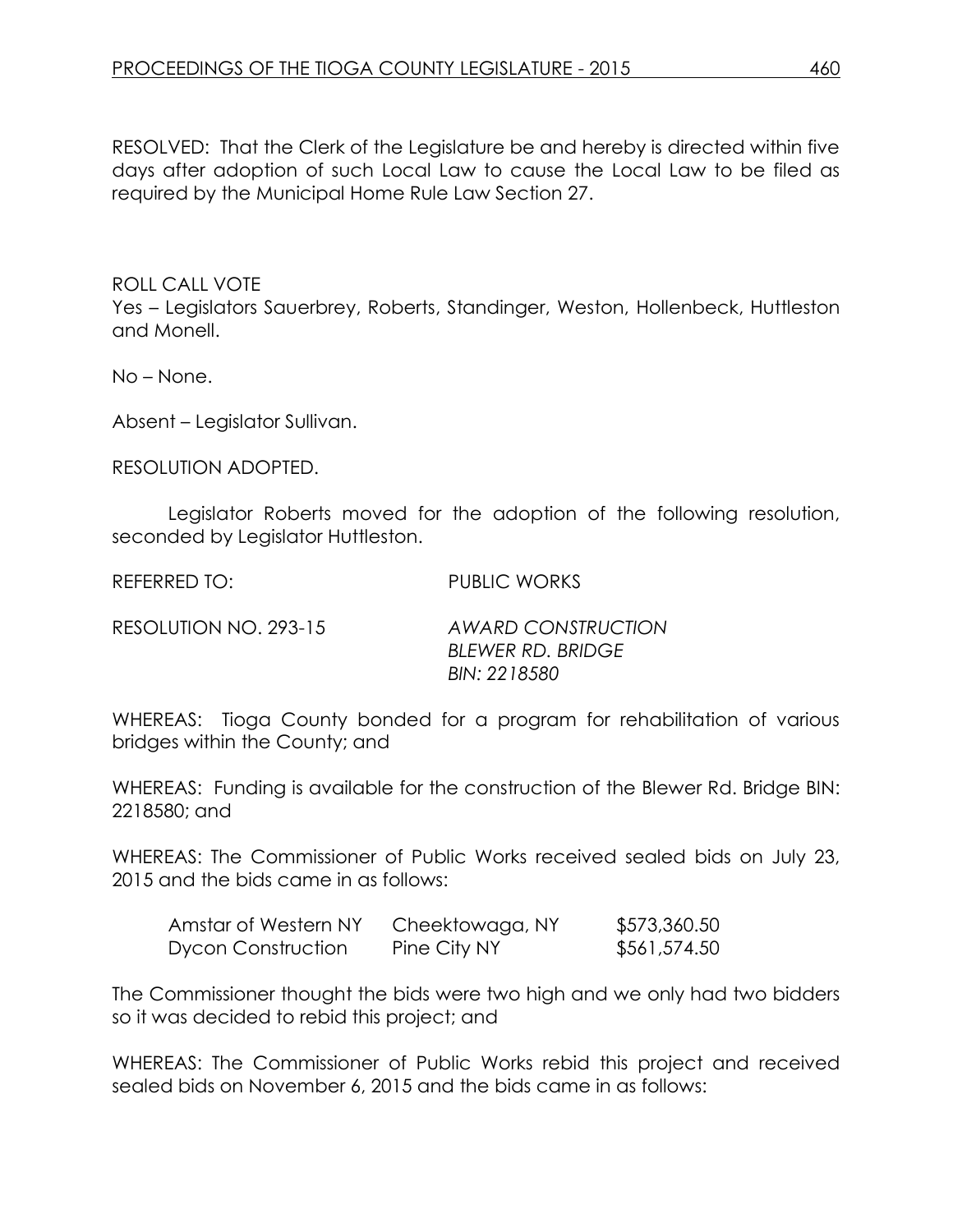| Amstar of Western NY       | Cheektowaga, NY | \$531,750 |
|----------------------------|-----------------|-----------|
| <b>Vector Construction</b> | Cicero, NY      | \$453,880 |

And

WHEREAS: Delta Engineers, Endwell, NY have completed the review of the bids and finds the low bidder Vector Construction, Cicero, NY meets all of the qualifications of the bid specifications; therefore be it

RESOLVED: That the Tioga County Legislature authorize awarding the bid to Vector Construction, Cicero, NY not to exceed \$453,880 to be paid out of Blewer Rd. Bridge account H5110 540002 H1410.

ROLL CALL VOTE

Yes – Legislators Sauerbrey, Roberts, Standinger, Weston, Hollenbeck, Huttleston and Monell.

No – None.

Absent – Legislator Sullivan.

RESOLUTION ADOPTED.

Legislator Roberts moved for the adoption of the following resolution, seconded by Legislator Huttleston.

REFERRED TO: PUBLIC WORKS

RESOLUTION NO. 294-15 *APPROVE SUPPLEMENTAL AGREEMENT REBID BLEWER RD. BRIDGE BIN 2218580 DELTA ENGINEERS*

WHEREAS: Tioga County bonded for a program for rehabilitation of various bridges; and

WHEREAS: Blewer Rd. Bridge BIN 2218580 is one of the bridges in the bridge bond program; and

WHEREAS: Due to rebidding this project there are additional professional services costs to the project; therefore be it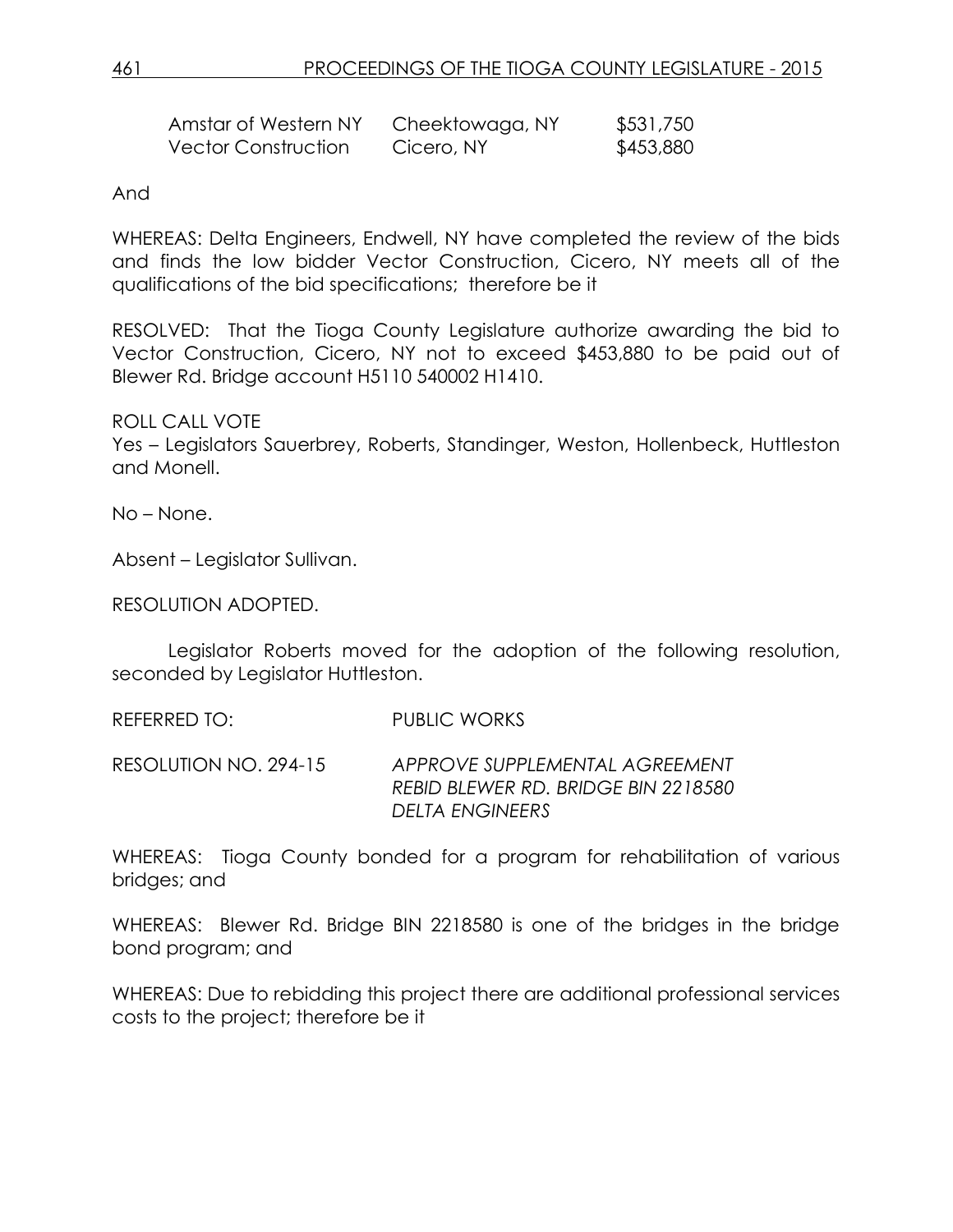RESOLVED: That the Tioga County Legislature approve the Supplemental Agreement for the additional professional services for Delta Engineers in the amount of \$3,700 to be paid out of Blewer Rd. Bridge account H5110 540002 H1410.

ROLL CALL VOTE Yes – Legislators Sauerbrey, Roberts, Standinger, Weston, Hollenbeck, Huttleston and Monell.

No – None.

Absent – Legislator Sullivan.

RESOLUTION ADOPTED.

Legislator Roberts moved for the adoption of the following resolution, seconded by Legislator Huttleston.

REFERRED TO: PUBLIC WORKS

RESOLUTION NO. 295-15 *APPROVE SUPPLEMENTAL AGREEMENT FOR CONSTRUCTION INSPECTION FOR THE BRIDGE PREVENTATIVE MAINTENANCE PROJECT – MCFARLAND JOHNSON*

WHEREAS: The Bridge Preventative Maintenance Project PIN: 9753.83 has been placed on the FHWA Program: and

WHEREAS: The project will be funded as follows:

FEDERAL: 80% STATE: 15% Local: 05%

And

WHEREAS: McFarland Johnson was awarded the Construction Inspection Contract on Resolution 73-15; and

WHEREAS: A change order was submitted to cover additional costs due to additional bridges being added to the project therefore increasing the time spent on inspection; therefore be it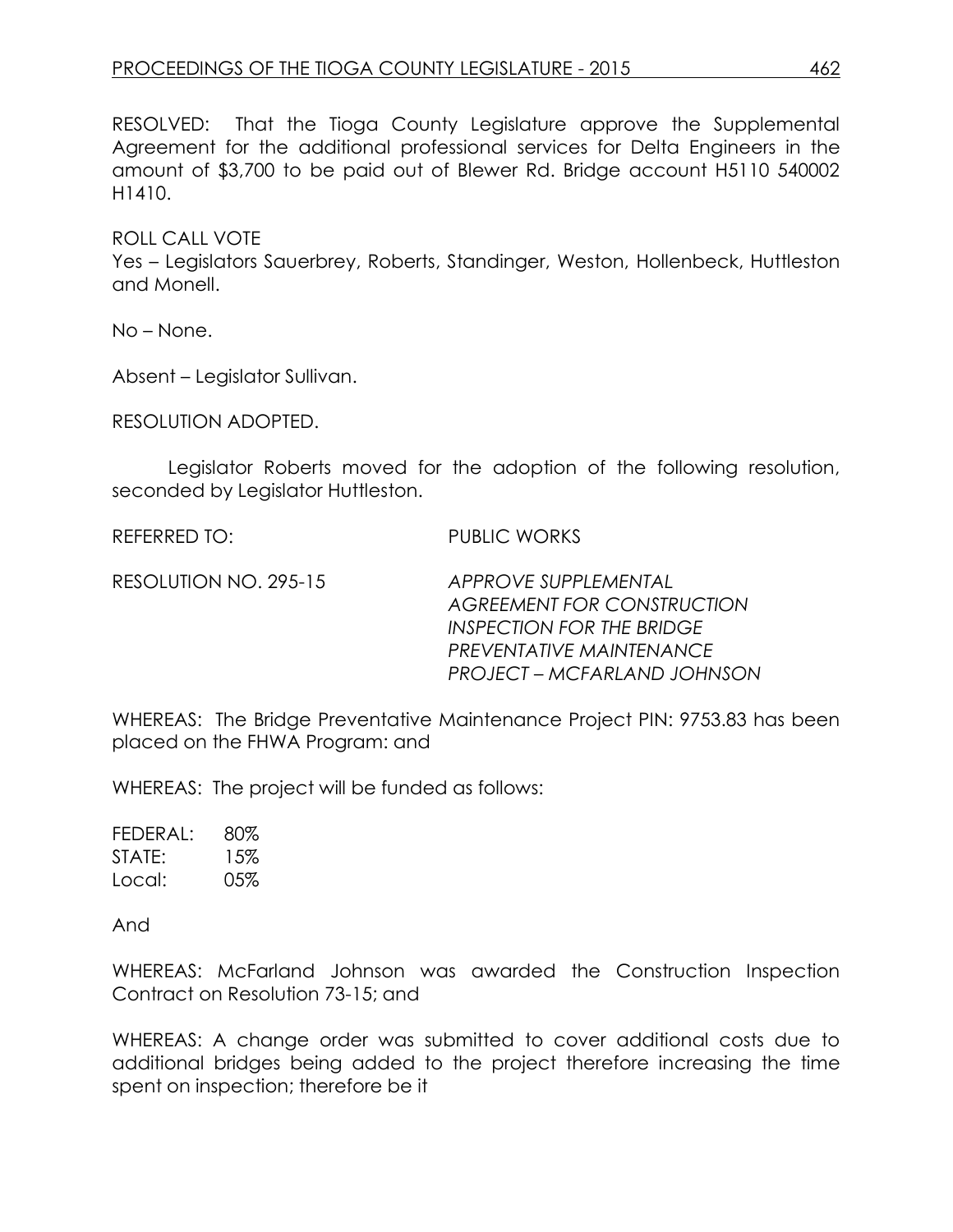RESOLVED: That the Tioga County Legislature approves the change order in the amount of \$11,980 to be paid out of D5110 540050 Bridge Projects.

ROLL CALL VOTE

Yes – Legislators Sauerbrey, Roberts, Standinger, Weston, Hollenbeck, Huttleston and Monell.

No – None.

Absent – Legislator Sullivan.

# RESOLUTION ADOPTED.

Legislator Roberts moved for the adoption of the following resolution, seconded by Legislator Huttleston.

REFERRED TO: PUBLIC WORKS

RESOLUTION NO. 296-15 *AWARD DESIGN SERVICES TO BARTON & LOGUIDICE ENGINEERS FOR DESIGN SERVICES FOR DAY HOLLOW RD BIN 3335360*

WHEREAS: Tioga County bonded for a program for rehabilitation of various bridges; and

WHEREAS: The Day Hollow Rd. Bridge BIN 3335360 is a bridge in the bond program; and

WHEREAS: The Commissioner of Public Works received a proposal for design services for this project from Barton & Loguidice Engineers, Syracuse, NY; and

WHEREAS: The proposal for this bridge came in at \$90,000; therefore be it

RESOLVED: That the Tioga County Legislature approve the proposal for the Day Hollow RD. Bridge over Foster Creek BIN 3335360 for Barton & Loguidice Engineers not to exceed \$90,000 to be paid out of the Day Hollow Rd Bridge over Foster Creek (BIN 3335360) account H5110 540002 H1605.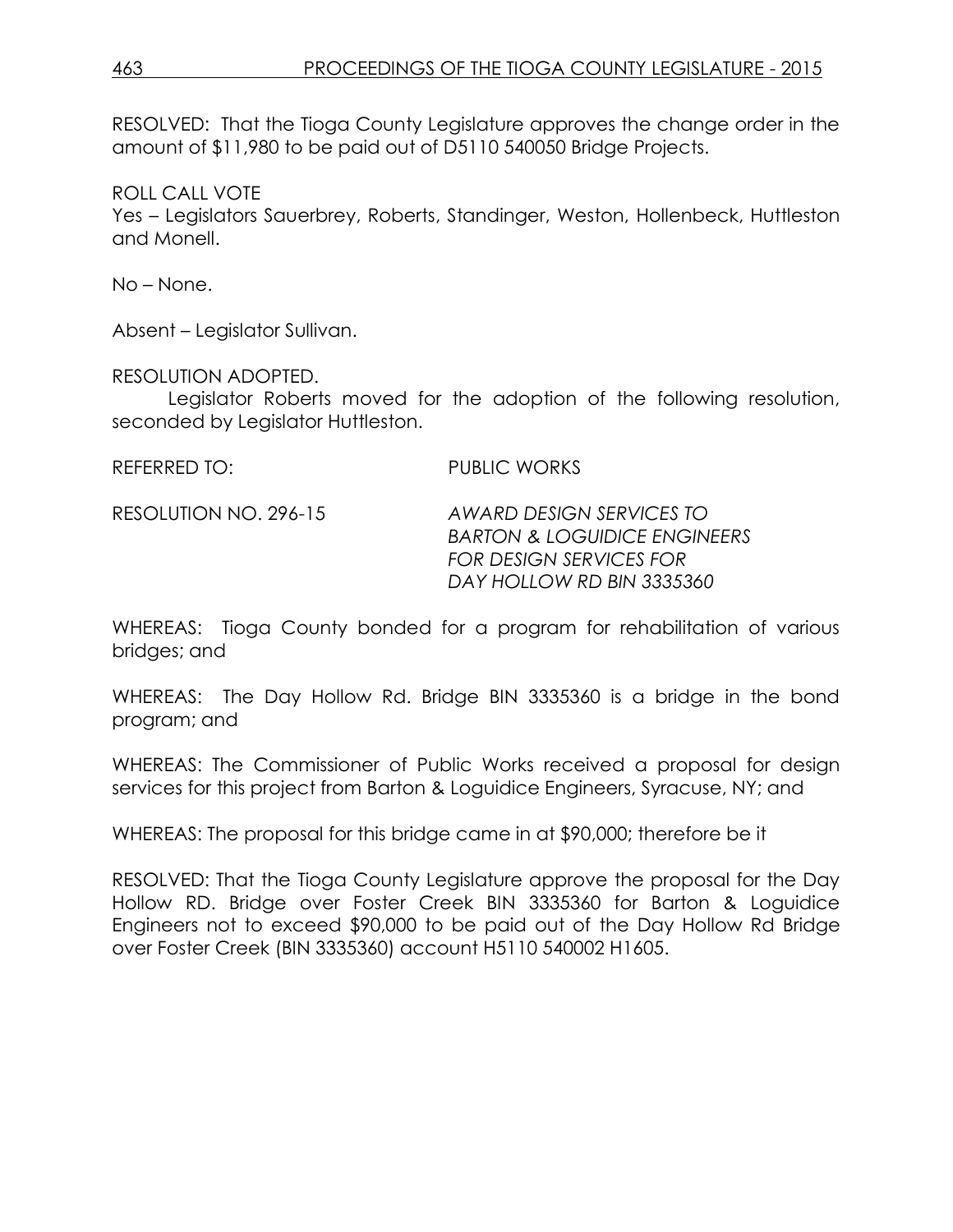Yes – Legislators Sauerbrey, Roberts, Standinger, Weston, Hollenbeck, Huttleston and Monell.

No – None.

Absent – Legislator Sullivan.

RESOLUTION ADOPTED.

Legislator Hollenbeck moved for the adoption of the following resolution, seconded by Legislator Monell.

REFERRED TO: ED&P COMMITTEE RESOLUTION NO. 297-15 *RESOLUTION TO RENEW CONSULTANT CONTRACT FOR HAZARD MITIGATION PLAN COORDINATOR FOR 2016*

WHEREAS: Per resolution 193-12 and resolution 13-218, the Tioga County Legislature contracted with the Tioga County Soil & Water Conservation District to perform the Hazard Mitigation Plan Coordinator services for calendar year 2013 based on a mutually agreeable work plan with specific tasks; and

WHEREAS: The Tioga County Planning Department still does not have the existing capacity to perform these FEMA-required services; and

WHEREAS: The Tioga County Planning Department has sufficient funds in the 2016 budget to cover these expenses, in the amount of \$25,000 from appropriation account A8020 540140; therefore be it

RESOLVED: That the Tioga County Legislature does hereby authorize the renewal of said contract with Tioga County Soil & Water Conservation District, to perform Hazard Mitigation Coordinator services from January 1 - December 31, 2016, not to exceed \$25,000 from Planning Appropriation account A8020 540140, and authorizes the Tioga County Legislative Chair to sign all related contract paperwork, contingent upon review and approval of the County Attorney.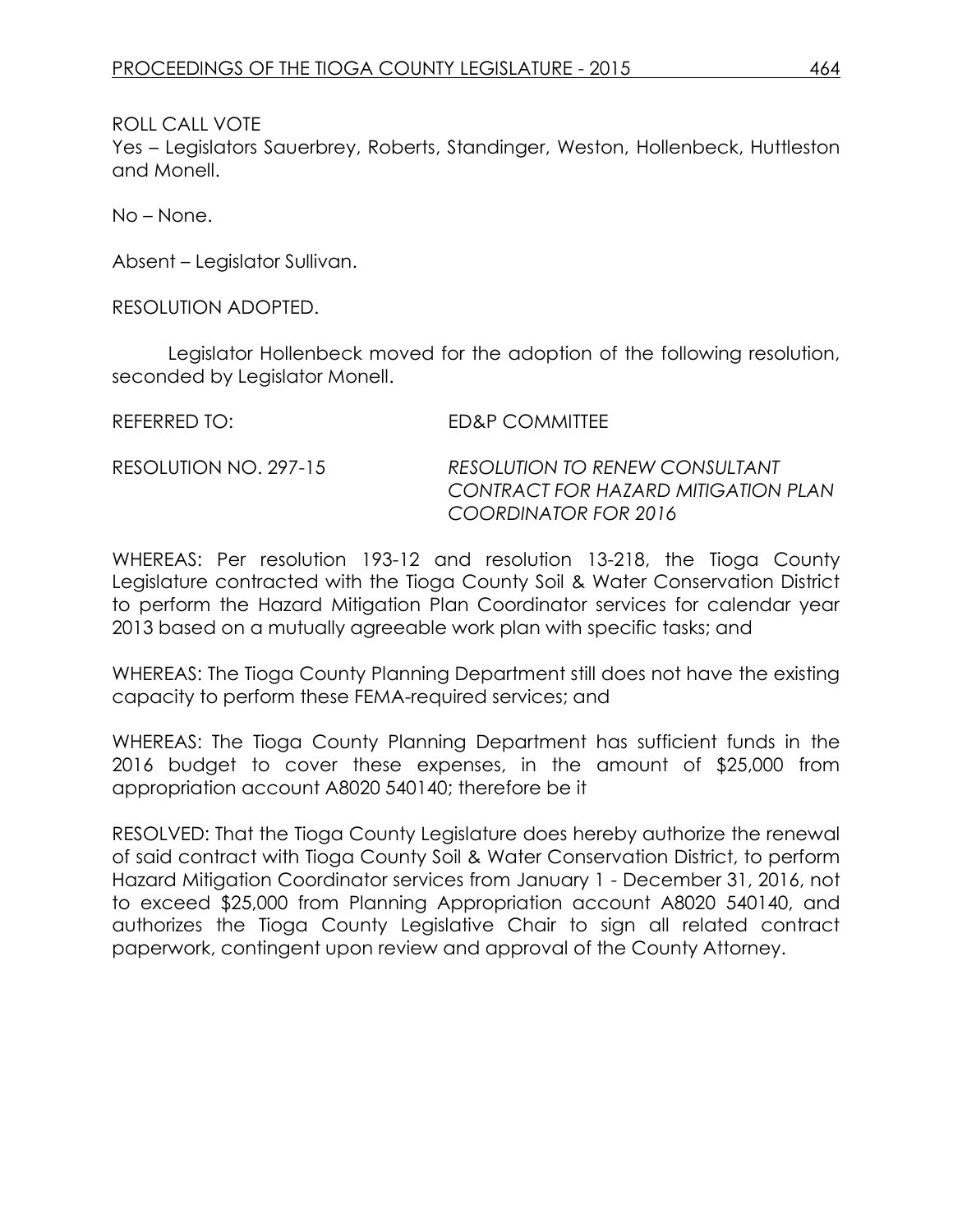Yes – Legislators Sauerbrey, Roberts, Standinger, Weston, Hollenbeck, Huttleston and Monell.

No – None.

Absent – Legislator Sullivan.

RESOLUTION ADOPTED.

Legislator Weston moved for the adoption of the following resolution, seconded by Legislator Monell.

REFERRED TO: ED&P COMMITTEE RESOLUTION NO. 298-15 *RESOLUTION FOR CONSULTANT CONTRACT FOR AG & FARMLAND PROTECTION PLAN IMPLEMENTATION SERVICES 2016*

WHEREAS: Per resolution 15-125, the Tioga County Legislature adopted the County Agricultural and Farmland Protection Plan Update of 2015, which was subsequently approved by the Commissioner of the Department of Agricultural & Markets with encouragement to establish a centralized and coordinated means of implementing the plan, particularly with some kind of Agricultural Economic Development position, mutually agreeable work plan with specific tasks; and

WHEREAS: The Tioga County Planning Department does not have the existing capacity to perform these Plan implementation services; and

WHEREAS: The Tioga County Economic Development & Planning Department has sufficient funds in the 2016 budget to cover these expenses, in the amount of \$25,000 from appropriation account A6422 540140; therefore be it

RESOLVED: That the Tioga County Legislature does hereby authorize said contract with Cornell Cooperative Extension Tioga County, to perform Agricultural & Farmland Protection Plan implementation services from January 1 - December 31, 2016, not to exceed \$25,000 from Economic Development & Planning Appropriation account A6422 540140, and authorizes the Tioga County Legislative Chair to sign all related contract paperwork, contingent upon review and approval of the County Attorney.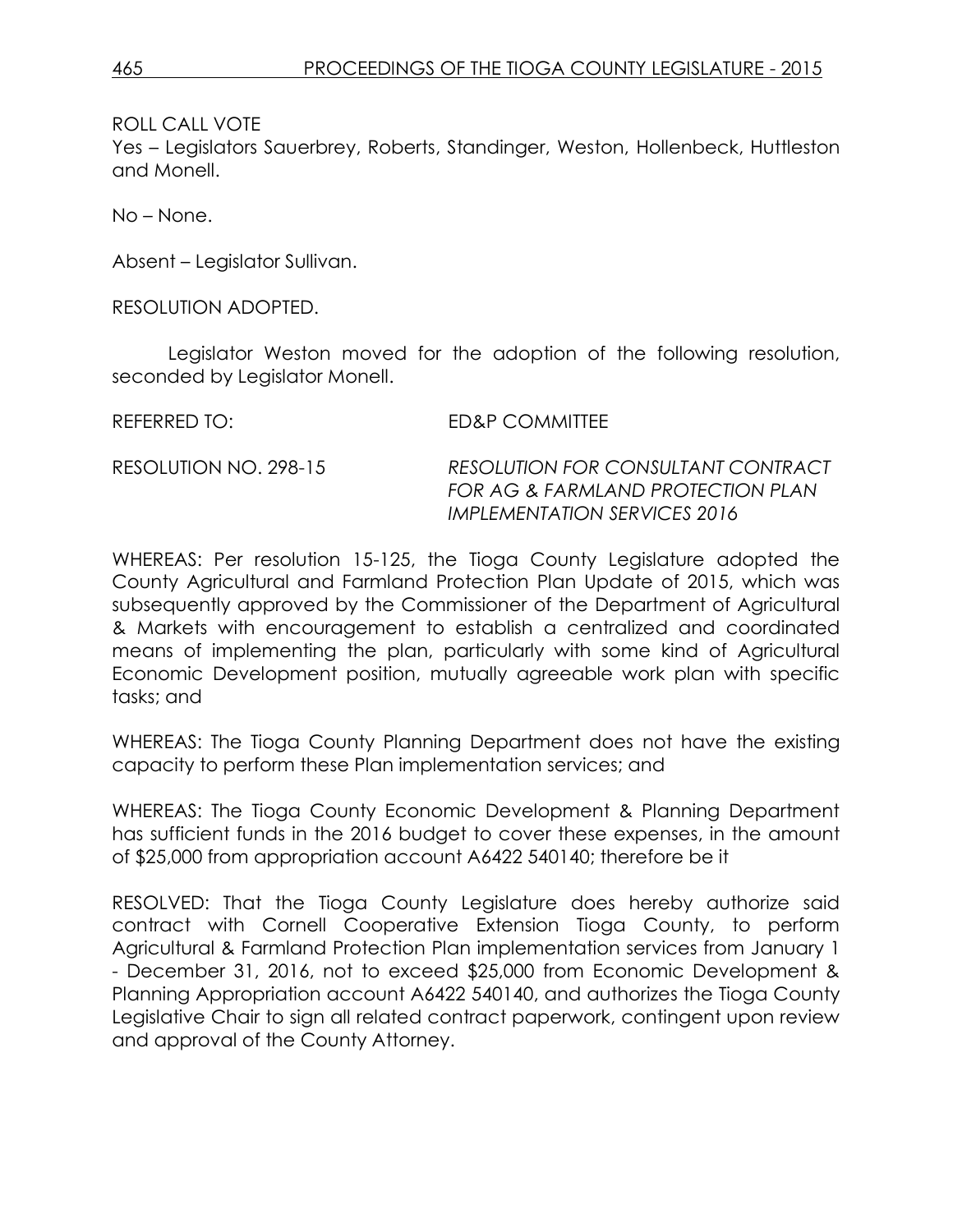Yes – Legislators Sauerbrey, Roberts, Standinger, Weston, Hollenbeck, Huttleston and Monell.

No – None.

Absent – Legislator Sullivan.

RESOLUTION ADOPTED.

Legislator Weston moved for the adoption of the following resolution, seconded by Legislator Monell.

| REFERRED TO:          | PUBLIC SAFETY COMMITTEE                                                |  |  |  |  |
|-----------------------|------------------------------------------------------------------------|--|--|--|--|
| RESOLUTION NO. 299-15 | CONTRACT AUTHORIZATION - COUNTY OF<br>MONROE AND MONROE COUNTY SHERIFF |  |  |  |  |

WHEREAS: The Rochester Psychiatric Center Forensic Unit provides services at the Rochester Psychiatric Center; and

WHEREAS: Said Forensic Unit has the capability of providing inpatient psychiatric services for Sheriff's Offices of surrounding counties that have inadequate facilities for treatment of mentally ill inmates; and

WHEREAS: The Monroe County Legislature, authorized the execution of an Intermunicipal Agreement with applicable counties for the performance of the services specified; and,

WHEREAS: An Intermunicipal Agreement has been reviewed and approved in content by the Sheriff's Office and the County Attorney; therefore be it

RESOLVED: That the Tioga County Legislature authorize the execution of this Intermunicipal Agreement with Monroe County for such services.

ROLL CALL VOTE Yes – Legislators Sauerbrey, Roberts, Standinger, Weston, Hollenbeck, Huttleston and Monell.

No – None.

Absent – Legislator Sullivan.

RESOLUTION ADOPTED.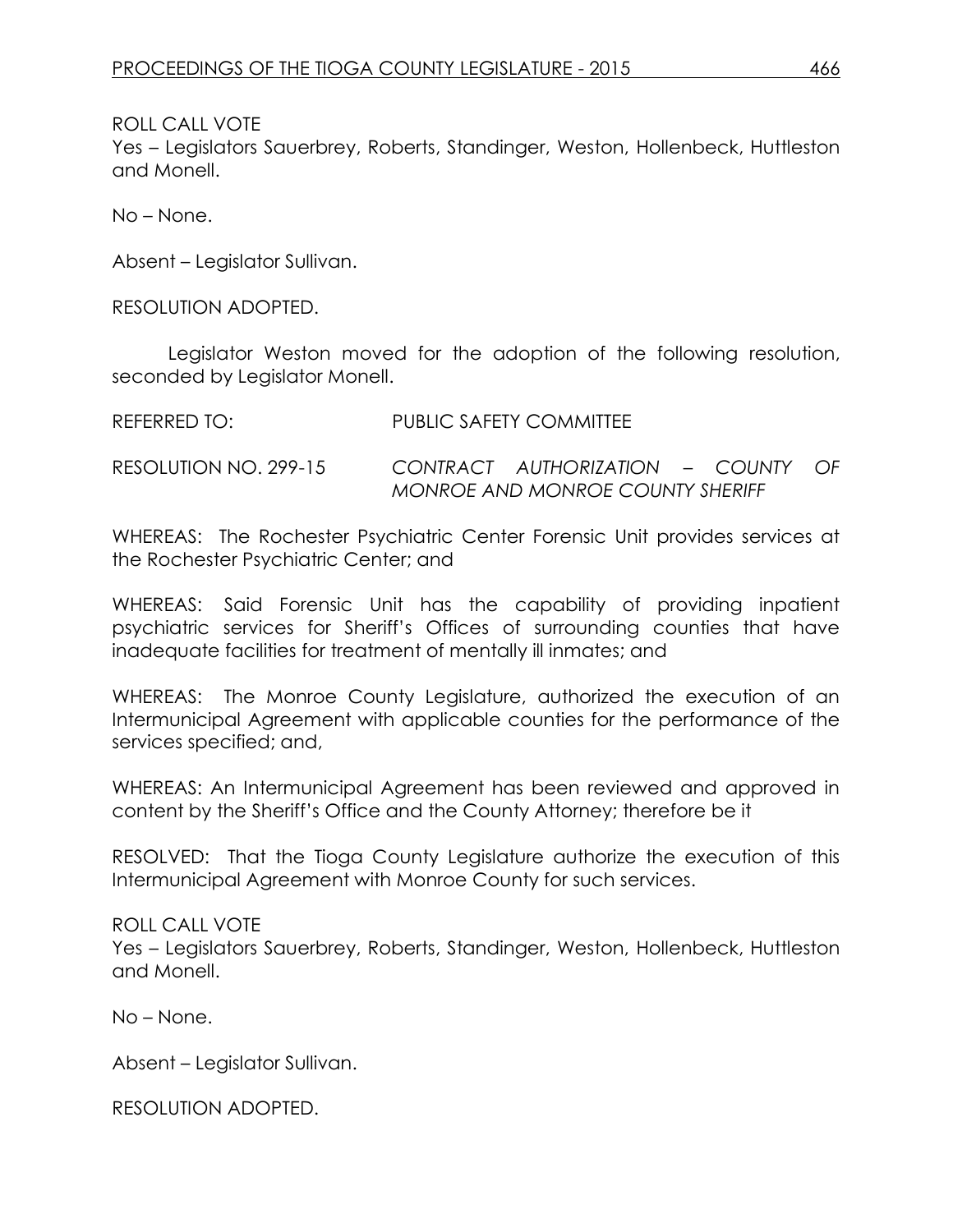Legislator Hollenbeck moved for the adoption of the following resolution, seconded by Legislator Monell.

| KEFEKKED IV.          | LEUALIJAFEH UUIVIIVIHEE                                                                  |
|-----------------------|------------------------------------------------------------------------------------------|
| RESOLUTION NO. 300-15 | <b>RENEW CONTRACT</b><br><b>PARTNERS IN SAFETY, INC.</b><br>(CDL DRUG & ALCOHOL TESTING) |

REFERRED TO: LEGAL/SAFETY COMMITTEE

WHEREAS: Federal Law requires random drug and alcohol testing of CDL drivers performing "safety sensitive" tasks; and

WHEREAS: The Safety Department has coordinated with several of the Towns and Villages within Tioga County to have this testing done by an outside agency since 1995; therefore be it

RESOLVED: That the Tioga County Legislature authorizes the Chair of the Legislature, pending approval by the County Attorney, to renew the contract with Partners in Safety, Inc. for random drug and alcohol testing in accordance with Federal regulations at the following rates indicated:

Complete DOT Random Testing Program \$43.00 Per Employee Per Year To Include: Random Selection of Employees (50% for drug, 10% for alcohol) All Random Drug & Alcohol Tests Record Management DOT Audit Assistance Regulatory Updates Blind Specimen Submissions MIS Reports Supervisor Training for Reasonable Cause Collection Site Management

ADDITIONAL CHARGES: For pre-employment, post-accident, reasonable cause or follow-up tests performed during business hours:

| Drug Test (at lab or office of Partners in Safety):                          | \$48.00 per test          |
|------------------------------------------------------------------------------|---------------------------|
| Drug Test (at Walk-In Medical Facilities, Hospitals, etc.): \$75.00 per test |                           |
| <b>Breath Alcohol Test:</b>                                                  | \$40.00 per test          |
| DOT/19A Physicals (at the office of Partners in Safety): \$55.00 per person  |                           |
| <b>Emergency Service</b>                                                     | $$150$ per hour           |
|                                                                              | Minimum 2 hours           |
|                                                                              | plus the cost of the test |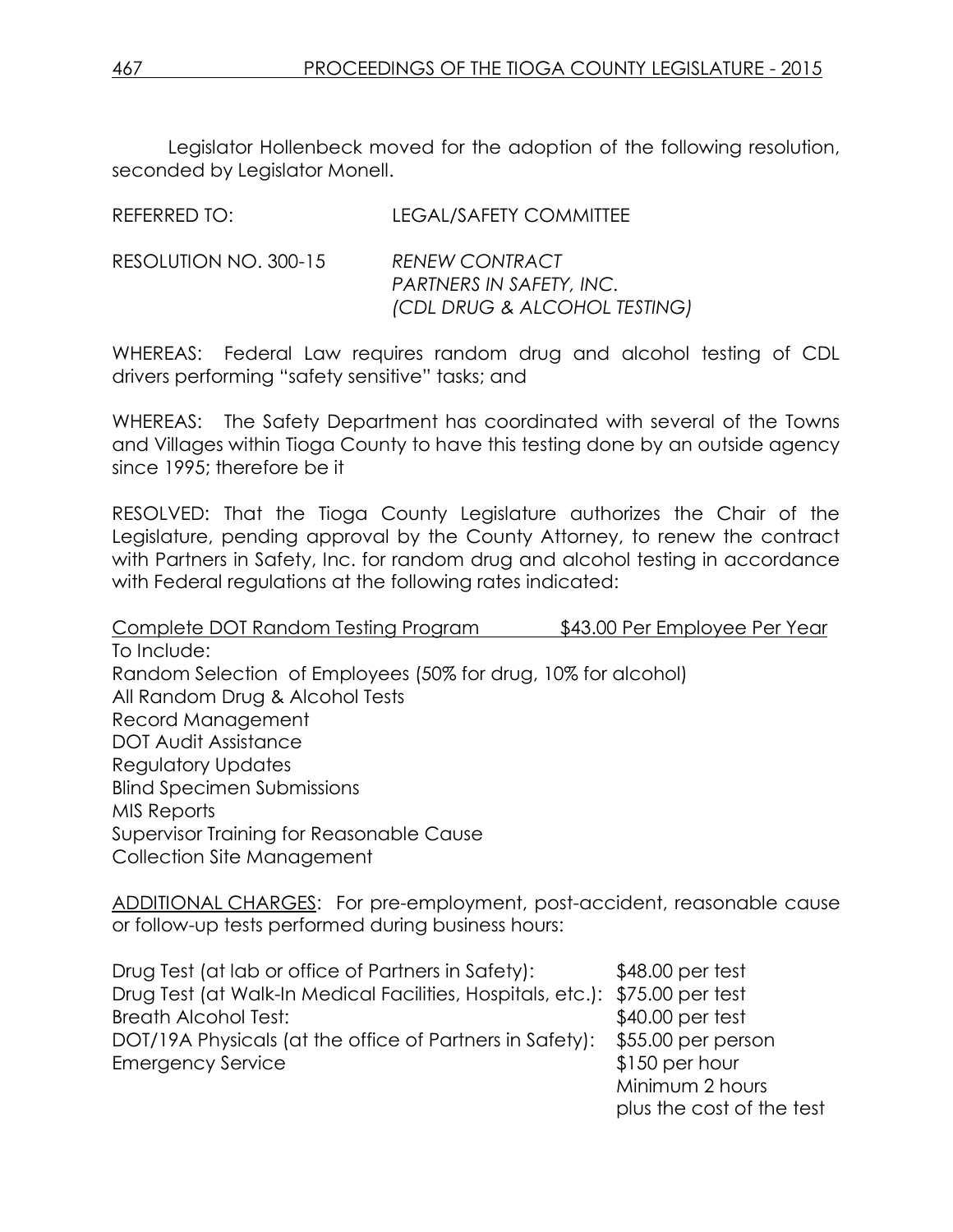Split Specimen Testing (re-test of positive specimen by other SAMHSA certified lab, including shipping and maintenance of chain of custody; only when requested by employee within 72 hours of MRO's notification): \$250.00

On-site 19A/DOT physicals available upon request (minimum volume required).

Additional services are billed monthly. Payment is due prior to the 30th of the month following the month in which services were provided.

and be it further

RESOLVED: That this contract shall be effective January 1, 2016 through December 31, 2016.

ROLL CALL VOTE Yes – Legislators Sauerbrey, Roberts, Standinger, Weston, Hollenbeck, Huttleston and Monell.

No – None.

Absent – Legislator Sullivan.

RESOLUTION ADOPTED.

Legislator Weston moved for the adoption of the following resolution, seconded by Legislator Hollenbeck.

REFERRED TO: PUBLIC SAFETY COMMITTEE

RESOLUTION NO. 301-15 *RESOLUTION TO APPROVE A CONTRACT BETWEEN THE TIOGA CO. PROBATION DEPT. & THE FAMILY AND CHILDREN'S SOCIETY TO PROVIDE ADULT & JUVENILE SEXUAL OFFENDER TREATMENT SERVICES*

WHEREAS: The Legislature approved a contract between Tioga County Probation Department and The Family and Children's Society for the provision of adult and juvenile sex offender treatment in 2015; and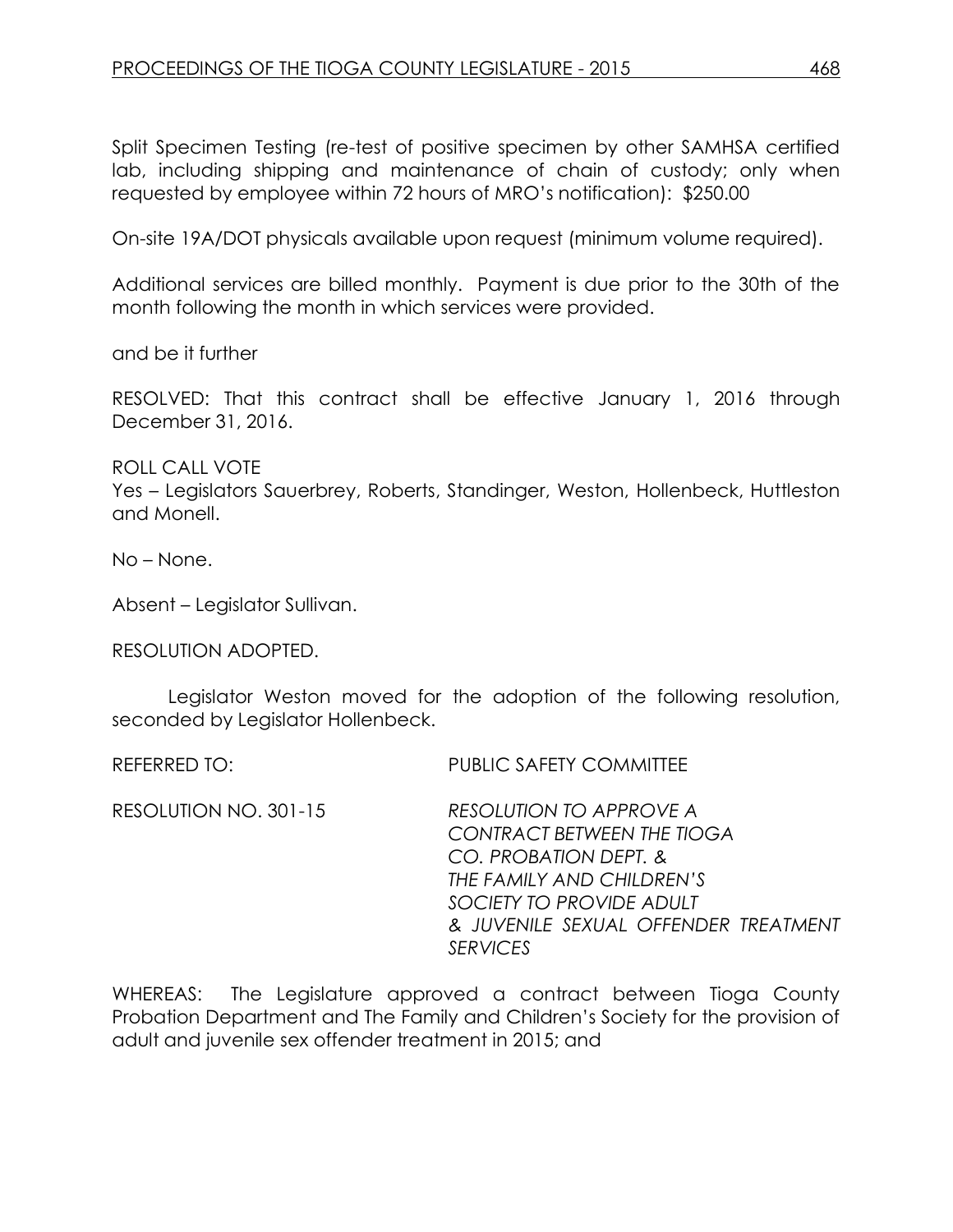WHEREAS: The Family and Children's Society has amended their contract with Tioga County and provide a total of 21 sexual offender slots as follows: 16 adult assessment and treatment slots; 10 adult safety monitor education slots; 5 juvenile assessment and treatment slots and 10 parent safety monitor education slots for a cost of \$123,840 annually; now therefore be it

RESOLVED: That the Probation Director is approved to contract in 2016 with The Family and Children's Society to provide adult sexual offender assessment and treatment, juvenile sexual offender assessment and treatment and educational sessions for adult supervisors and parent supervisors in the amount of \$123,840 annually, upon approval of the County Attorney.

# ROLL CALL VOTE

Yes – Legislators Sauerbrey, Roberts, Standinger, Weston, Hollenbeck, Huttleston and Monell.

No – None.

Absent – Legislator Sullivan.

RESOLUTION ADOPTED.

Legislator Standinger moved for the adoption of the following resolution, seconded by Legislator Weston.

REFERRED TO: HEALTH & HUMAN SERVICES COMMITTEE

RESOLUTION NO. 302-15 *AUTHORIZATION TO EXECUTE AN INTERMUNICIPAL AGREEMENT BETWEEN TIOGA AND CHEMUNG COUNTIES FOR THE PROVISION OF MASS TRANSPORTATION SERVICES*

WHEREAS: Tioga County terminated its contract for the delivery of mass transportation services with First Transit, Inc. effective November 30, 2014; and

WHEREAS: Chemung County and Tioga County have a mutual interest in having mass transportation services provided between the two Counties; and

WHEREAS: Section 119-s of the General Municipal Law of the State of New York authorizes a municipality of the State of New York to act jointly with another municipality to provide a municipal bus system for the performance of mass transportation operations; and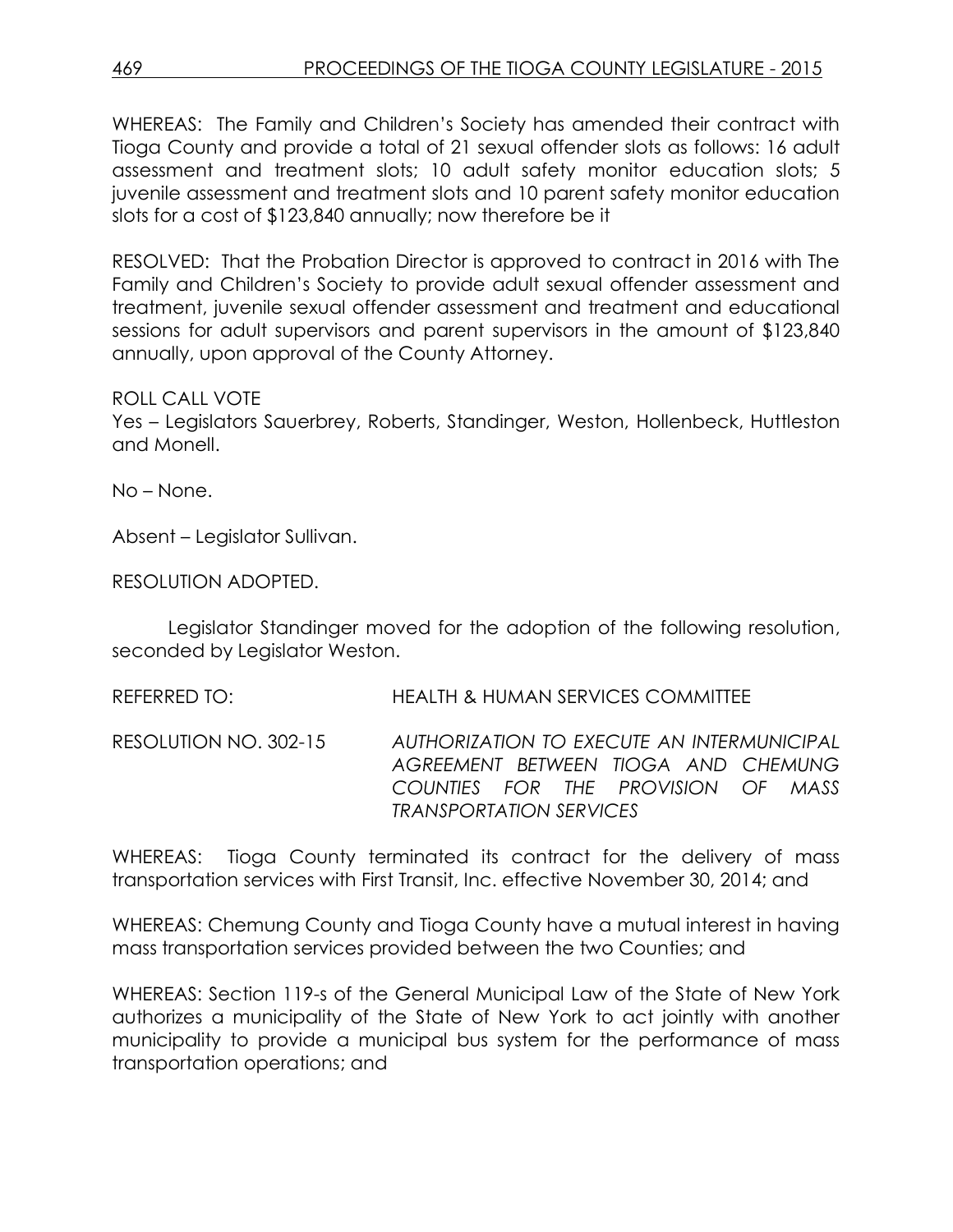WHEREAS: An Intermunicipal Agreement between Tioga and Chemung Counties for the provision of said mass transportation operations between the two parties was entered into on December 1, 2014, and approved by the Tioga County Legislature on December 9, 2014, via Resolution Number 284-14; therefore be it

RESOLVED: That the Tioga County Legislature authorizes the Chair of the Legislature to extend said Intermunicipal Agreement through December 31, 2016.

ROLL CALL VOTE Yes – Legislators Sauerbrey, Roberts, Standinger, Weston, Hollenbeck, Huttleston and Monell.

No – None.

Absent – Legislator Sullivan.

RESOLUTION ADOPTED.

Legislator Standinger moved for the adoption of the following resolution, seconded by Legislator Weston.

REFERRED TO: HEALTH & HUMAN SERVICES COMMITEE

RESOLUTION NO. 303-15 *REIMBURSEMENT RATES FUNERAL HOME SOCIAL SERVICES*

WHEREAS: Per New York State Social Services Law, Tioga County is responsible for burial payments for those financially eligible; and

WHEREAS: The Funeral Directors of Tioga County have requested a rate increase; and

WHEREAS: Reimbursement rates to Funeral Directors have not been increased since November 15, 2005; therefore be it

RESOLVED: That the allowance for burial of stillborn Social Services recipients shall be \$715.00 and allowance for casket not to exceed \$500.00; and be it further

RESOLVED: That the allowance for a burial of an infant up to four years shall be \$875.00 and allowance for casket not to exceed \$500.00; and be it further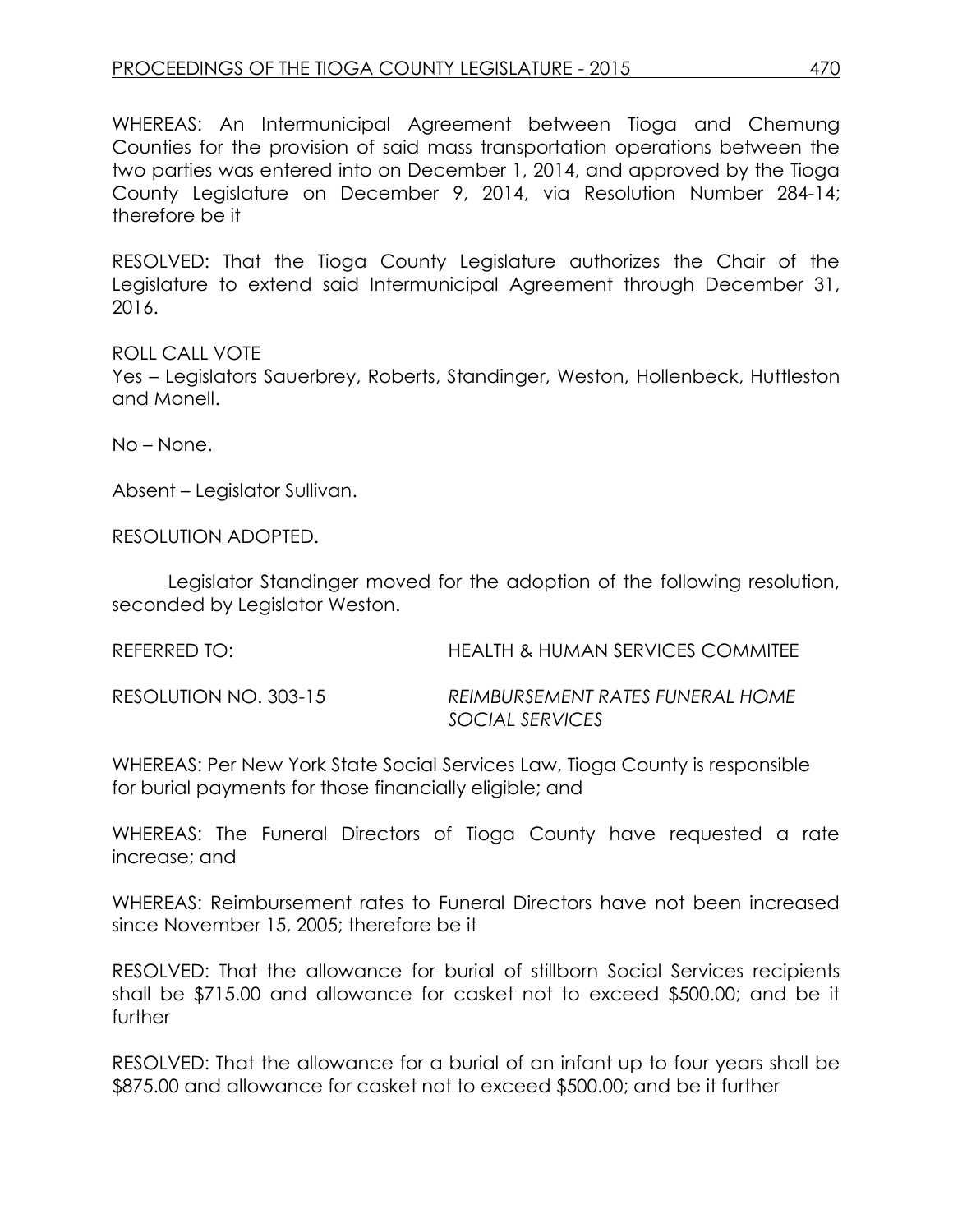RESOLVED: That the allowance for burial of other Social Services recipients shall be \$1,985.00 and allowance for casket not to exceed \$500.00; and be it further

RESOLVED: That in addition to the above allowances, there shall be an allowance for the actual cost of all cemetery costs and equipment, including but not limited to, a grave liner, grave opening and closing, casket lowering device and tent, an allowance for minimum cost grave available at the cemetery at which burial takes place, plus winter storage if needed; and be it further

RESOLVED: That in addition to the above allowances, there shall be an allowance for the actual cost of any oversized casket or Ziegler case that may be necessary; and be it further

RESOLVED: That transportation costs shall be \$2.00 per loaded mile with the maximum number of reimbursable miles being 100 unless the Department of Social Services determines that it would be more economical to reimburse for a greater distance; and be it further

RESOLVED: That for full service cremations, the fee shall be as follows:

- a. For stillborn children up to four years, \$715.00
- b. For all others, \$1,985.00 and allowance for urn not to exceed \$300.00.
- c. In addition to the above allowances, there shall be an allowance for the cost of cremation; and be it further

RESOLVED: That in regard to immediate disposition cremations or anatomical donations, the fees shall be as follows:

- a. Stillborn and children up to four years, the fee shall be \$500.00.
- b. For all other immediate disposition cremations, \$975.00.
- c. In addition to the above allowances, there shall be an allowance for the cost of cremation, cemetery costs and minimum urn or outer burial receptacle (when mandated by cemetery); and be it further

RESOLVED: That the family may supplement cash advanced items such as, but not limited to, a gift for the clergy, certified copies of the death certificate, newspaper notices, hair dressing and clothing; and be it further

RESOLVED: That the funeral home who is making claims for such funds shall submit an itemized invoice for the grave liner if required, and all actual cemetery and crematory cost and equipment; and be it further

RESOLVED: That these rates shall apply for services effective January 1, 2016.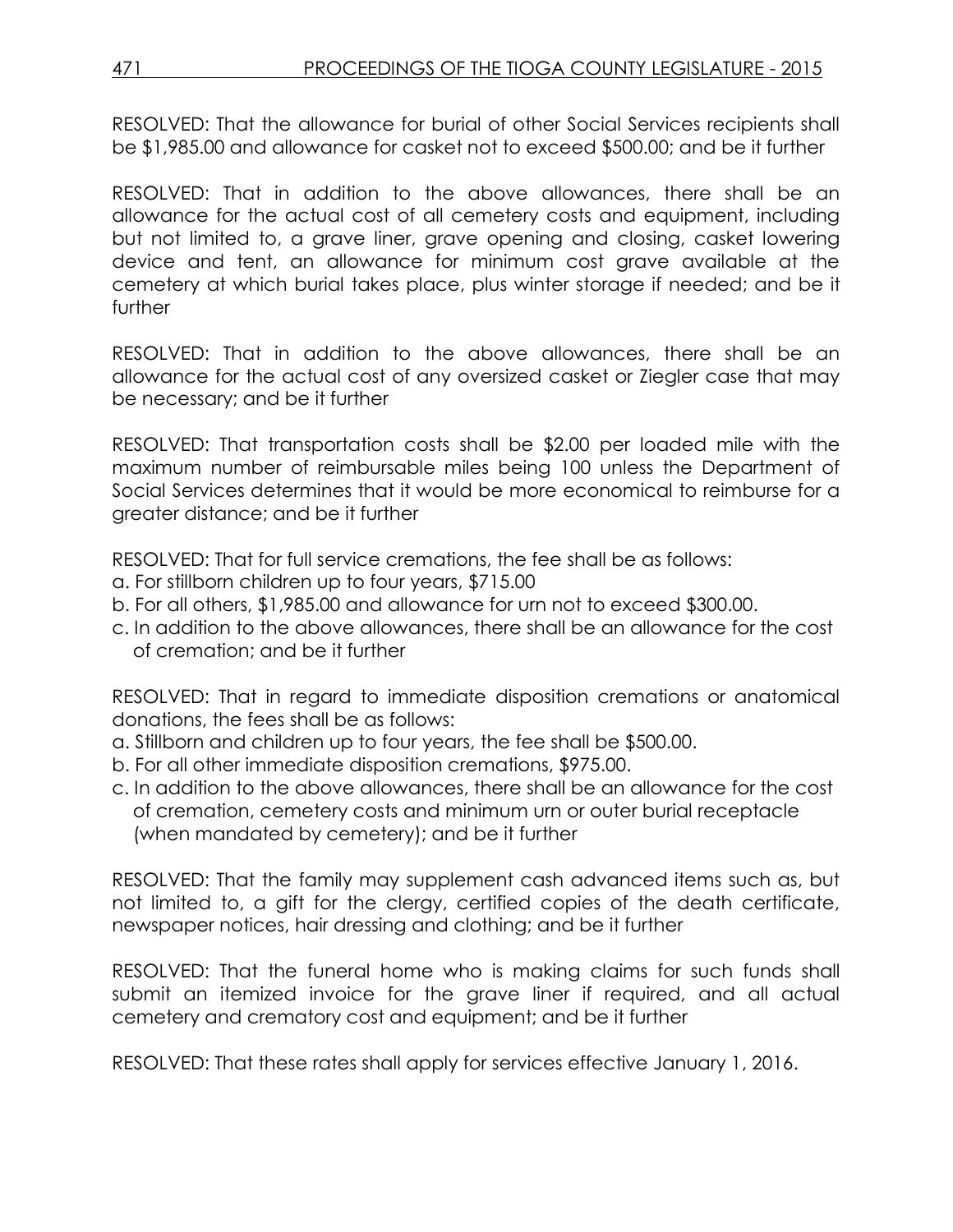Yes – Legislators Sauerbrey, Roberts, Standinger, Weston, Hollenbeck, Huttleston and Monell.

No – None.

Absent – Legislator Sullivan.

RESOLUTION ADOPTED.

Legislator Weston moved for the adoption of the following resolution, seconded by Legislator Monell.

| REFERRED TO:          | PUBLIC SAFETY COMMITTEE<br>PERSONNEL COMMITTEE          |  |  |  |  |
|-----------------------|---------------------------------------------------------|--|--|--|--|
| RESOLUTION NO. 304-15 | AUTHORIZE 2016 CONTRACTS WITH SADD<br>SCHOOL ASSOCIATES |  |  |  |  |

WHEREAS: It is the desire of the STOP DWI Program to arrange five contracts with SADD School Associates which are defined as Independent contractors not entitled to County Employee benefits; and

WHEREAS: It is the desire to award the five SADD School Associate contracts for the calendar year 2016 to the following individuals; Aria French to serve the Candor School District; Matthew Cicchetti to serve the Newark Valley School District; Joan Beck to serve the Owego Apalachin School District; Tabitha Carey to serve the Spencer Van Etten School District, and; Janice Barto to serve the Tioga Central School District; and

WHEREAS: Each SADD School Associate will be compensated \$100 each month for the ten months of the school year, but will not exceed \$1,000 for the year; and

WHEREAS: The Tioga County Attorney has approved the agreement that defines the rights and responsibilities of all the parties involved and outlines the compensation to be paid to the STOP DWI School Associates; therefore be it

RESOLVED: That these contracts for SADD School Associates be authorized for the 2016 calendar year.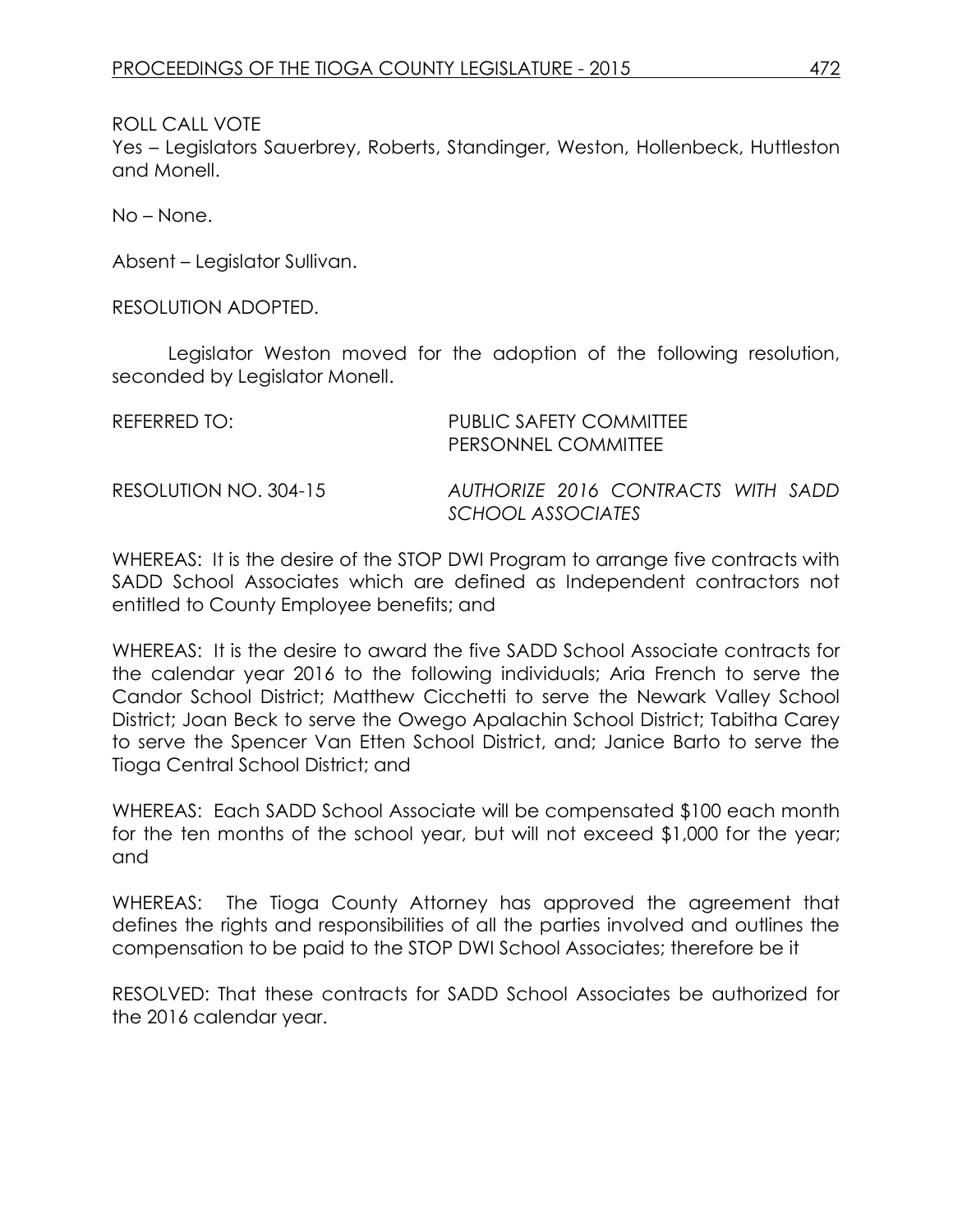Yes – Legislators Sauerbrey, Roberts, Standinger, Weston, Hollenbeck, Huttleston and Monell.

No – None.

Absent – Legislator Sullivan.

RESOLUTION ADOPTED.

Legislator Monell moved for the adoption of the following resolution, seconded by Legislator Hollenbeck.

| REFERRED TO:          | PERSONNEL COMMITTEE<br><b>LEGISLATIVE WORKSESSION</b><br><b>FINANCE/LEGAL COMMITTEE</b> |  |                                      |  |
|-----------------------|-----------------------------------------------------------------------------------------|--|--------------------------------------|--|
| RESOLUTION NO. 305-15 | SALARY<br>(LEGISLATIVE OFFICE)                                                          |  | DESIGNATE PROJECT MANAGER/ AUTHORIZE |  |

WHEREAS: Tioga County has embarked on a multi-year project of installing a new Financial Management Accounting System, eventually replacing the AS400; and

WHEREAS: The software vendor has indicated that in order for the installation process, data conversion and training to go as smoothly as possible, the County should assign a Project Manager to serve as liaison between the software vendor and the County departments, which was done on October 14, 2014 per Resolution 243-14; and

WHEREAS: The County Legislature decided to have a Project Manager and a back-up, and offered additional compensation to these individuals in recognition of the additional work and responsibility they have been assigned; and

WHEREAS: There is a need to continue said Project Manager and Deputy Project Manager for 2016 due to the ongoing continuation of the FMAS project with payroll phase to be implemented partial in January 2016 and HR functions to be implemented in April 2016 along with other aspects of the project continuing well into 2016; therefore be it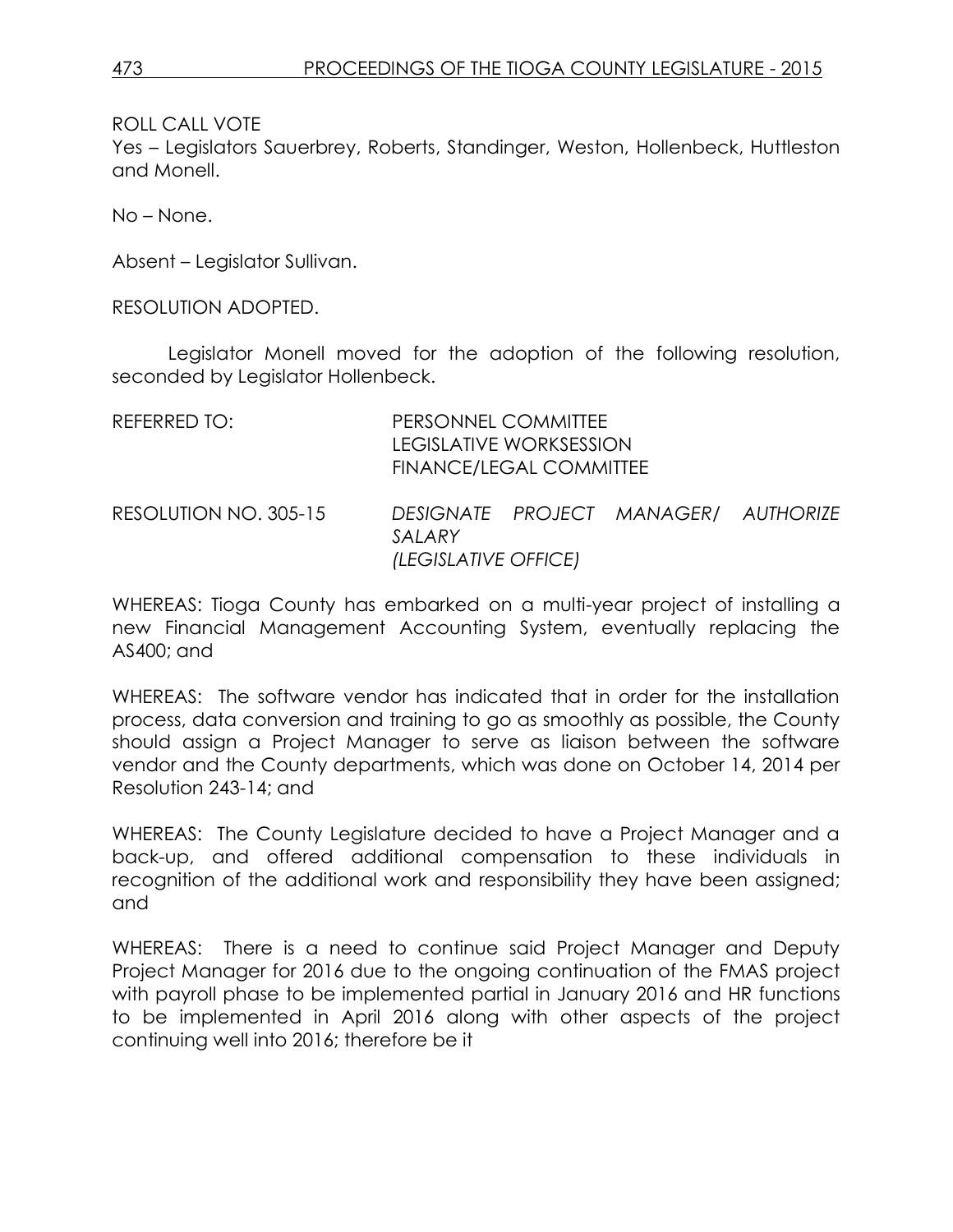RESOLVED: That Maureen Dougherty is hereby continued as the primary FMAS Project Manager effective January 1, 2016 and shall continue to receive additional compensation in the amount of \$7,500 in 2016, to be paid via her biweekly 2016 paychecks; and be it further

RESOLVED: That Cathy Haskell is hereby continued as the secondary FMAS Project Manager effective January 1, 2016 and shall continue to receive additional compensation in the amount of \$4,500 in 2016, to be paid via her biweekly 2016 paychecks; and be it further

RESOLVED: That the additional salary for both Dougherty and Haskell shall not be subject to any Non-union salary increase and shall be discontinued as of December 31, 2016; and be it further

RESOLVED: That the Tioga County Legislature authorizes said salaries to be reimbursed through the Financial Management Accounting System (FMAS) Capital Reserve Account H878.08.

ROLL CALL VOTE Yes – Legislators Sauerbrey, Roberts, Standinger, Weston, Hollenbeck, Huttleston and Monell.

No – None.

Absent – Legislator Sullivan.

RESOLUTION ADOPTED.

Legislator Standinger moved for the adoption of the following resolution, seconded by Legislator Monell.

| REFERRED TO:          | <b>HEALTH &amp; HUMAN SERVICES COMMITTEE</b><br>PERSONNEL COMMITTEE |                                                                             |  |  |
|-----------------------|---------------------------------------------------------------------|-----------------------------------------------------------------------------|--|--|
| RESOLUTION NO. 306-15 | <b>PUBLIC HEALTH</b>                                                | AMEND RESOLUTION 277-15; AUTHORIZE<br>APPOINTMENT OF PUBLIC HEALTH DIRECTOR |  |  |

WHEREAS: Resolution 277-15 authorized the appointment of Lisa McCafferty as Public Health Director for the balance of the existing 6 year appointment term, which was referenced as ending on January 17, 2017; and

WHEREAS: Upon review of the current term for Public Health Director, the date which the term ends is January 10, 2017; therefore be it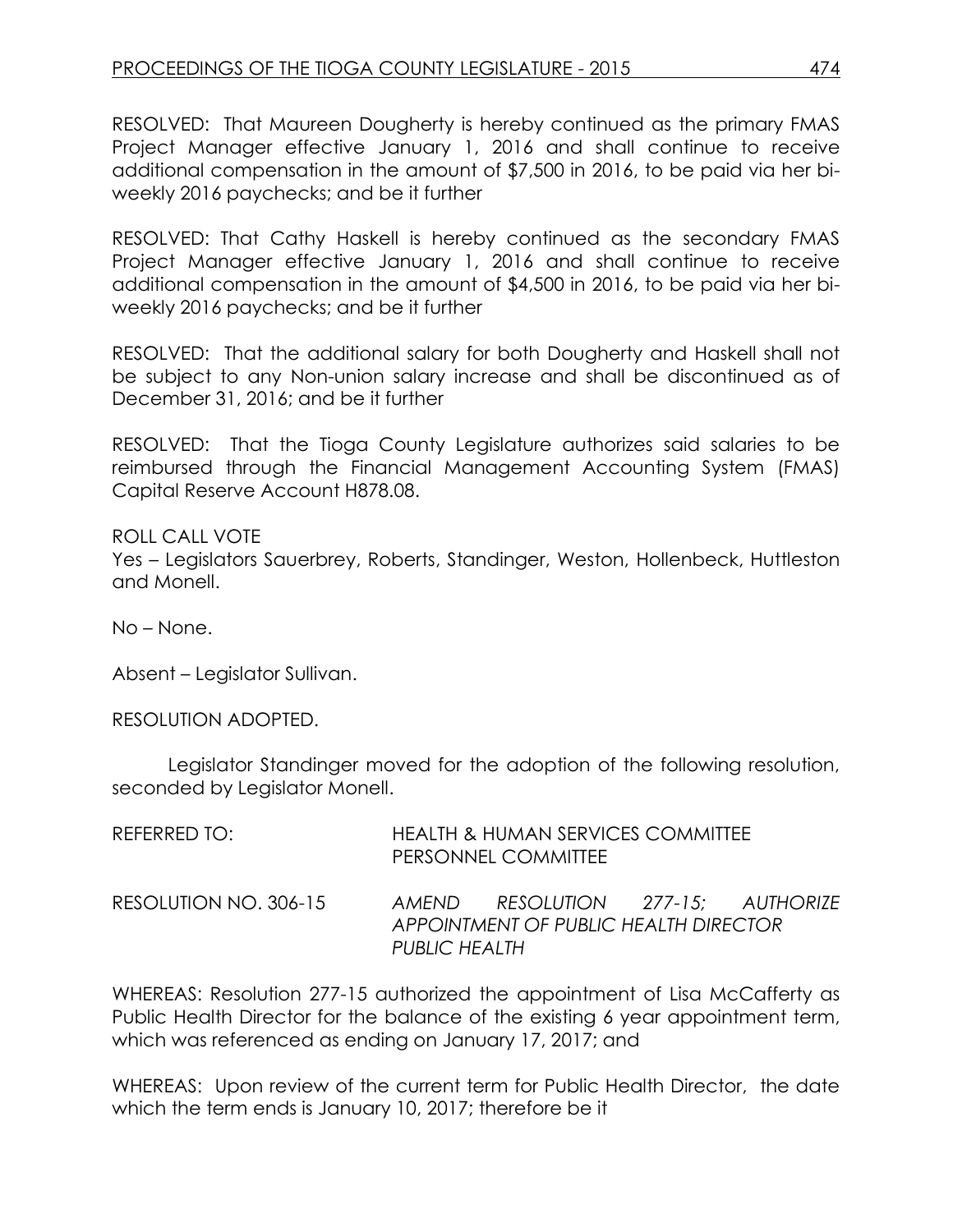RESOLVED: That Resolution 227-15 is amended to reflect that Ms. McCafferty is appointed as Public Health Director effective December 14, 2015 for the balance of the existing 6 year appointment, which ends on January 10, 2017.

ROLL CALL VOTE Yes – Legislators Sauerbrey, Roberts, Standinger, Weston, Hollenbeck, Huttleston and Monell.

No – None.

Absent – Legislator Sullivan.

RESOLUTION ADOPTED.

Legislator Hollenbeck moved for the adoption of the following resolution, seconded by Legislator Monell.

| REFERRED TO:          | <b>LEGISLATIVE WORKSESSION</b><br><b>FINANCE/LEGAL COMMITTEE</b>                     |
|-----------------------|--------------------------------------------------------------------------------------|
| RESOLUTION NO. 307-15 | $AMEND$ RESOLUTION $\#131-15$ ;<br>EXTEND TEMPORARY POSITION<br>(LEGISLATIVE OFFICE) |

WHEREAS: Resolution #131-15 authorized an extension of a full-time temporary Account Clerk/Typist position in the Legislative Office to assist with daily operations while the Clerk and Deputy Clerk of the Legislature are involved with FMAS projects; and

WHEREAS: There is a need to extend the duration of this temporary position on a part-time basis in order to assist the Legislative Office in daily operations while the Clerk and Deputy Clerk of the Legislature are involved with FMAS projects; now therefore be it

RESOLVED: That Resolution #131-15 is hereby amended to allow the temporary Account Clerk/Typist position in the Legislative Office to continue employment on a part-time basis through August 31, 2016; and be it further

RESOLVED: That the temporary Account Clerk/Typist shall not exceed 34 hours per pay period.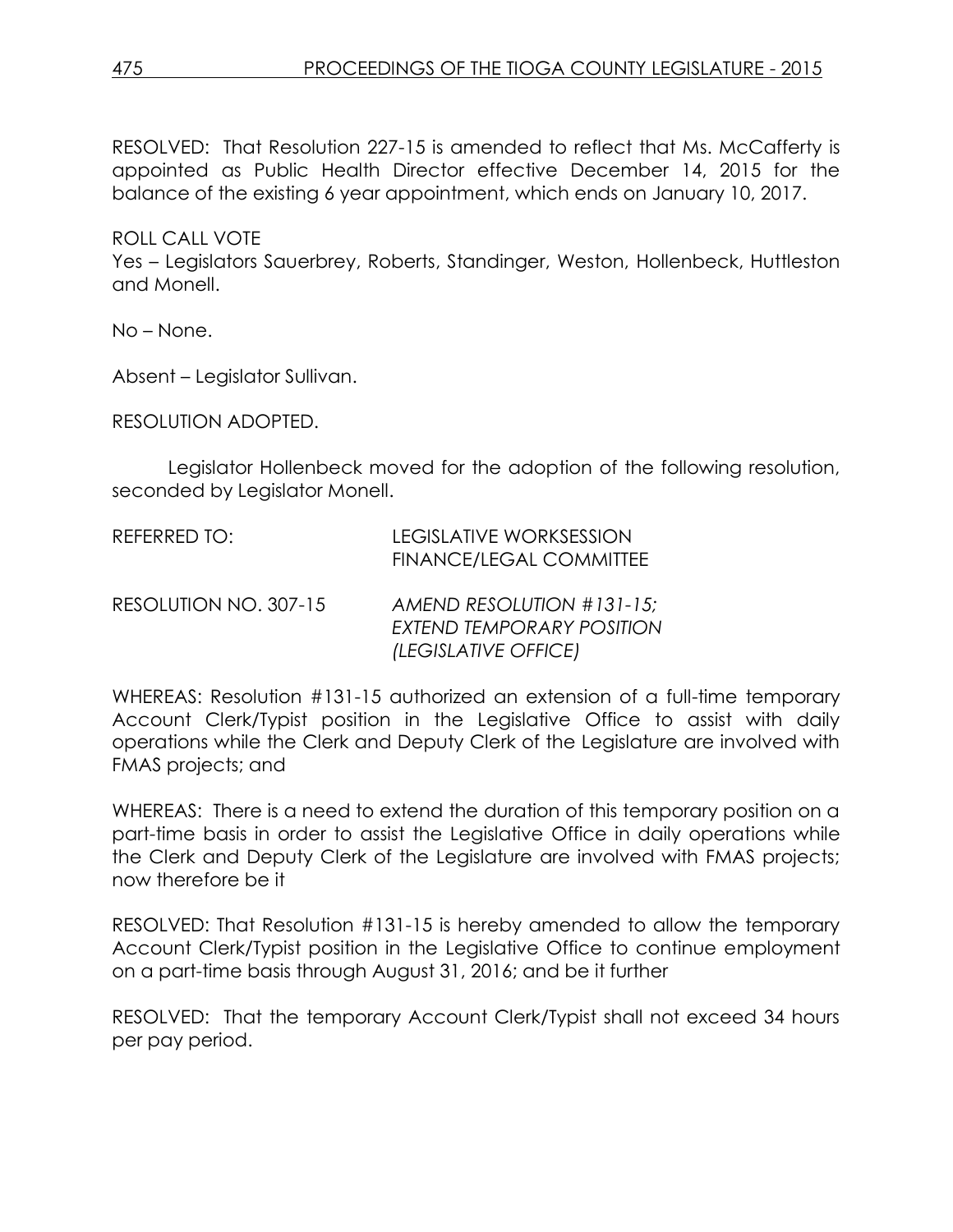Yes – Legislators Sauerbrey, Roberts, Standinger, Weston, Hollenbeck, Huttleston and Monell.

No – None.

Absent – Legislator Sullivan.

RESOLUTION ADOPTED.

Legislator Monell moved for the adoption of the following resolution, seconded by Legislator Weston.

| REFERRED TO:          | COUNTY CLERK'S COMMITTEE<br>PERSONNEL COMMITTEE |                                |                                      |  |  |
|-----------------------|-------------------------------------------------|--------------------------------|--------------------------------------|--|--|
| RESOLUTION NO. 308-15 |                                                 | <b>VEHICLES (COUNTY CLERK)</b> | ABOLISH POSTION; DEPARTMENT OF MOTOR |  |  |

WHEREAS: New York State Department of Motor Vehicles offers the opportunity for so many transactions to be done on-line that the customer count at our local DMV office has dropped significantly; and

WHEREAS: The reduced workload no longer justifies the current staffing levels; therefore be it

RESOLVED: That one full-time position of Motor Vehicle Examiner will be abolished effective at the close of business December 1, 2015.

ROLL CALL VOTE

Yes – Legislators Sauerbrey, Roberts, Standinger, Weston, Hollenbeck, Huttleston and Monell.

No – None.

Absent – Legislator Sullivan.

RESOLUTION ADOPTED.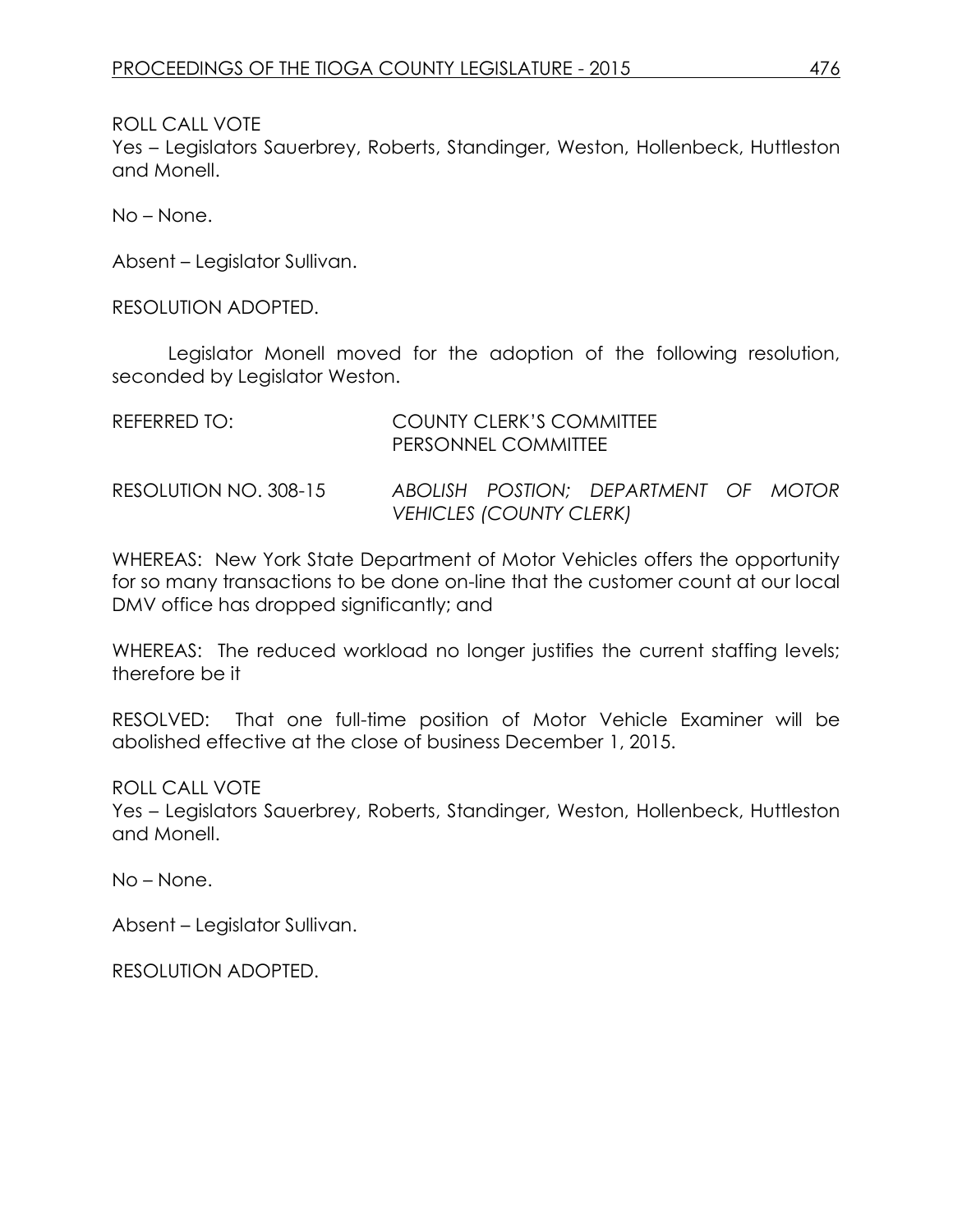Legislator Monell moved for the adoption of the following resolution, seconded by Legislator Hollenbeck.

| REFERRED TO:          | ED & P COMMITTEE<br>PERSONNEL COMMITTEE |                                                             |  |
|-----------------------|-----------------------------------------|-------------------------------------------------------------|--|
| RESOLUTION NO. 309-15 |                                         | AUTHORIZE APPOINTMENT OF ECONOMIC<br>DEVELOPMENT SPECIALIST |  |
|                       |                                         | ECONOMIC DEVELOPMENT & PLANNING                             |  |

WHEREAS: The position of Economic Development Specialist became vacant as of November 30, 2015; and

WHEREAS: The Director of Economic Development has identified a candidate after conducting interviews from an eligible list certification; therefore be it

RESOLVED: That the Director of Economic Development is hereby authorized to appoint Brittany K. Woodburn as Economic Development Specialist effective December 28, 2015, at an annual, non-union, salary of \$39,779; and be it further

RESOLVED: In accordance with Policy 44, Mrs. Woodburn shall not receive a salary increase on January 1, 2016, and instead will be evaluated after 6 months in order to determine a salary increase at that time.

### ROLL CALL VOTE

Yes – Legislators Sauerbrey, Roberts, Standinger, Weston, Hollenbeck, Huttleston and Monell.

No – None.

Absent – Legislator Sullivan.

### RESOLUTION ADOPTED.

Legislator Huttleston moved for the adoption of the following resolution, seconded by Legislator Hollenbeck.

REFERRED TO: PERSONNEL COMMITTEE RESOLUTION NO. 310-15 *AUTHORIZE 2016 SALARY INCREASES (BOARD OF ELECTIONS)*

WHEREAS: The salaries for staff at the Board of Elections are set by resolution and increases are consistent with those granted to the Non-Union group; and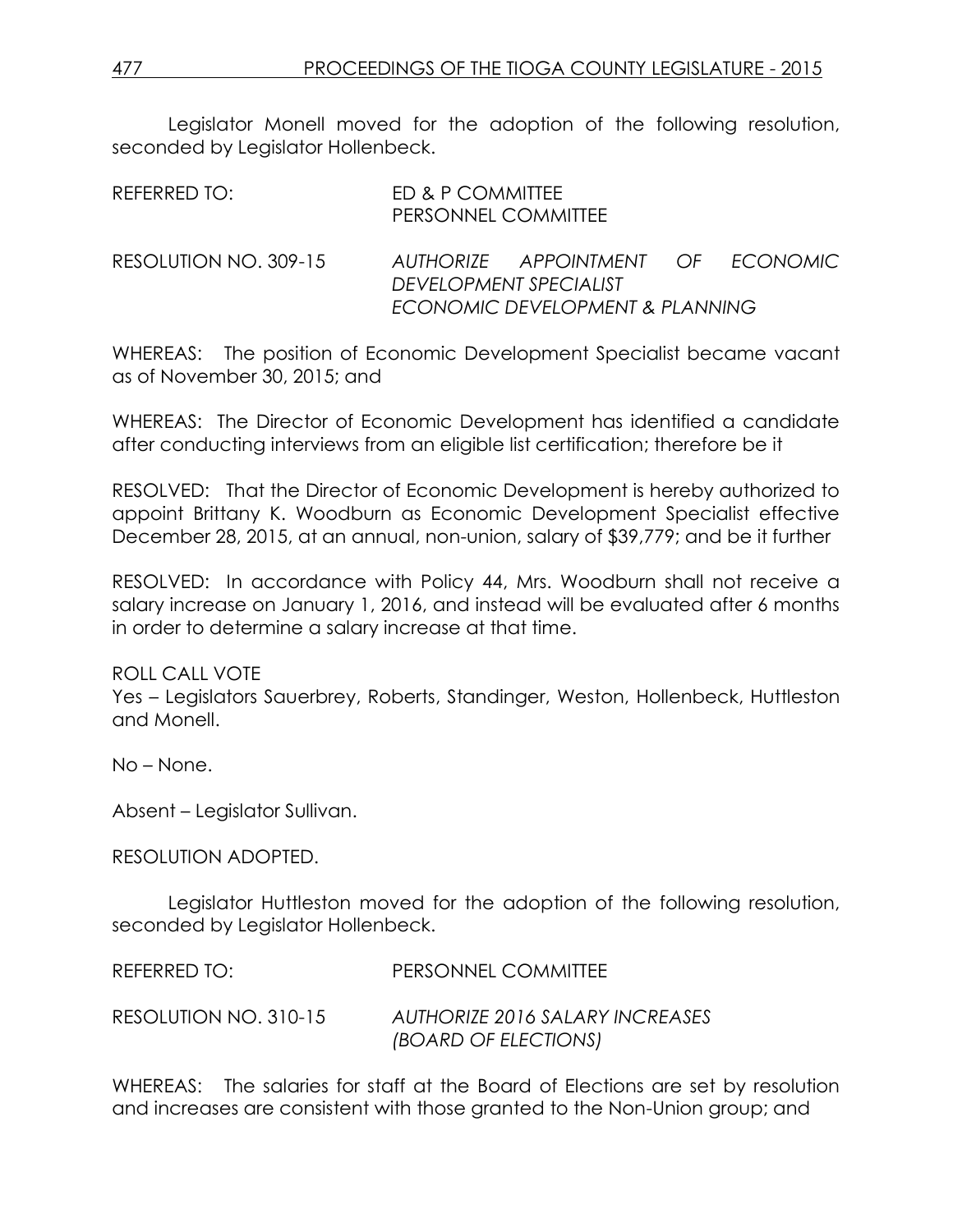WHEREAS: For 2016, full-time Non-Union employees were granted an increase, but hourly employees were not; therefore be it

RESOLVED: That 2016 Board of Elections salaries shall be as follows:

| <b>Election Commissioners</b>        | \$39,954       |
|--------------------------------------|----------------|
| <b>Deputy Election Commissioners</b> | \$32,352       |
| <b>Voting Machine Technicians</b>    | $$16.20/h$ our |
| Election Workers                     | \$12.39/hour   |

### ROLL CALL VOTE

Yes – Legislators Sauerbrey, Roberts, Standinger, Weston, Hollenbeck, Huttleston and Monell.

No – None.

Absent – Legislator Sullivan.

RESOLUTION ADOPTED.

Legislator Monell moved for the adoption of the following resolution, seconded by Legislator Hollenbeck.

REFERRED TO: PERSONNEL COMMITTEE

RESOLUTION NO. 311-15 *2016 STAFF CHANGE (EMERGENCY MANAGEMENT)*

WHEREAS: Any staffing changes incorporated into the new year budget are typically adopted via a separate resolution; and

WHEREAS: The Director of Emergency Management requested and received approval to increase the amount paid to the Secretary to the Sheriff for the administrative work that position performs for the Emergency Management Office; therefore be it

RESOLVED: That the Emergency Management Office shall increase the pay to the Secretary to the Sheriff from \$2,652 to \$5,304 effective January 1, 2016.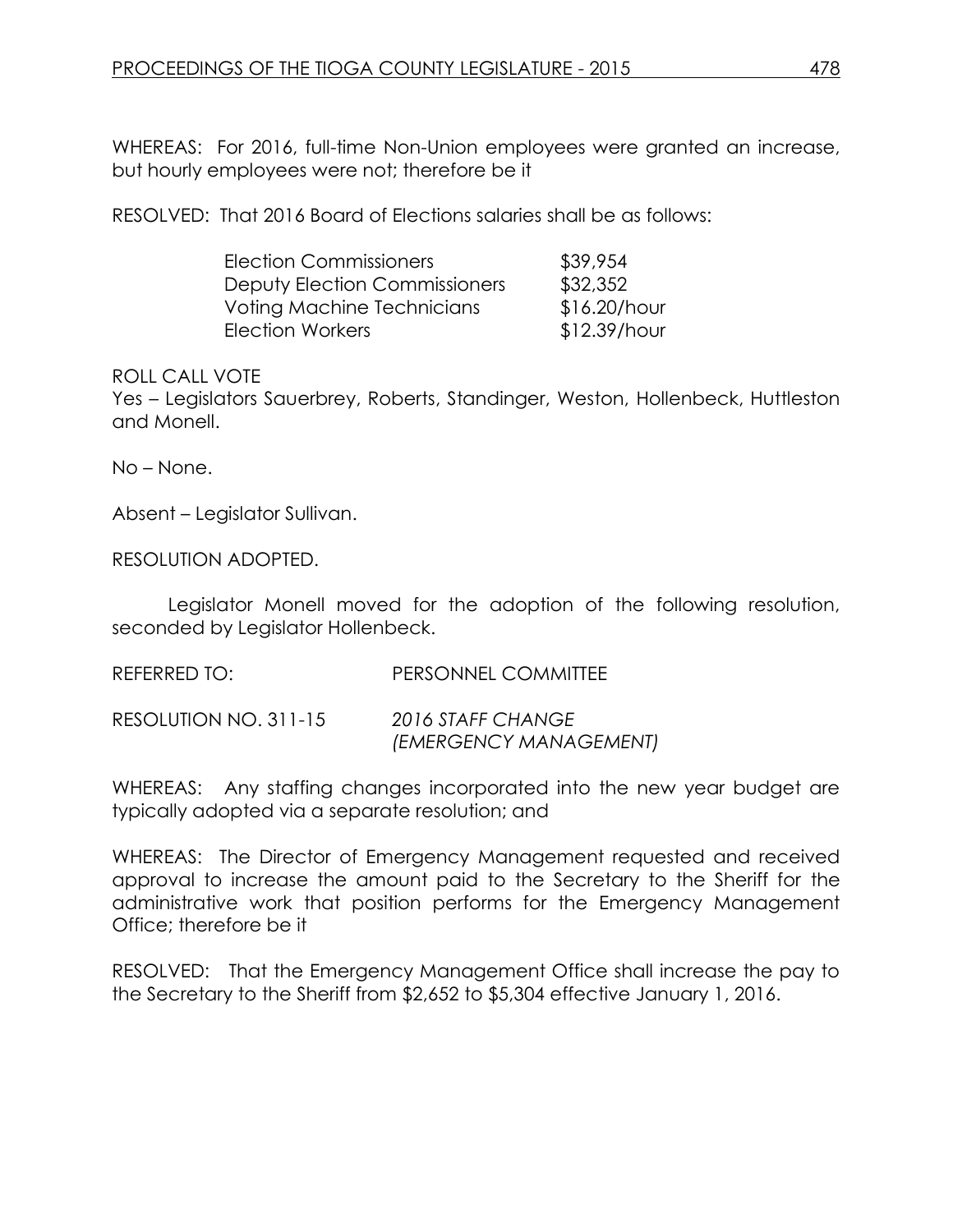Yes – Legislators Sauerbrey, Roberts, Standinger, Weston, Hollenbeck, Huttleston and Monell.

No – None.

Absent – Legislator Sullivan.

RESOLUTION ADOPTED.

Legislator Huttleston moved for the adoption of the following resolution, seconded by Legislator Standinger.

| REFERRED TO:          | ADMINISTRATIVE COMMITTEE<br><b>PERSONNEL COMMITTEE</b>           |
|-----------------------|------------------------------------------------------------------|
| RESOLUTION NO. 312-15 | AUTHORIZE SALARY OF DEPUTY COUNTY CLERK<br>COUNTY CLERK'S OFFICE |

WHEREAS: Legislative approval is required to authorize the salary of an appointment to a position designated as non-union; and

WHEREAS: County Clerk elect Andrea Klett will take office effective January 1, 2016, and intends to appoint Suellen Griffin as her Deputy; and

WHEREAS: Ms. Klett has determined that said appointee brings valuable training and experience to authorize compensation above the non-union hiring base for Deputy County Clerk (\$38,471 - \$48,471); therefore be it

RESOLVED: That the Tioga County Legislature hereby authorizes an annual, non-union salary of \$45,000 for Suellen Griffin as Deputy County Clerk effective January 1, 2016.

ROLL CALL VOTE Yes – Legislators Sauerbrey, Roberts, Standinger, Weston, Hollenbeck, Huttleston and Monell.

No – None.

Absent – Legislator Sullivan.

RESOLUTION ADOPTED.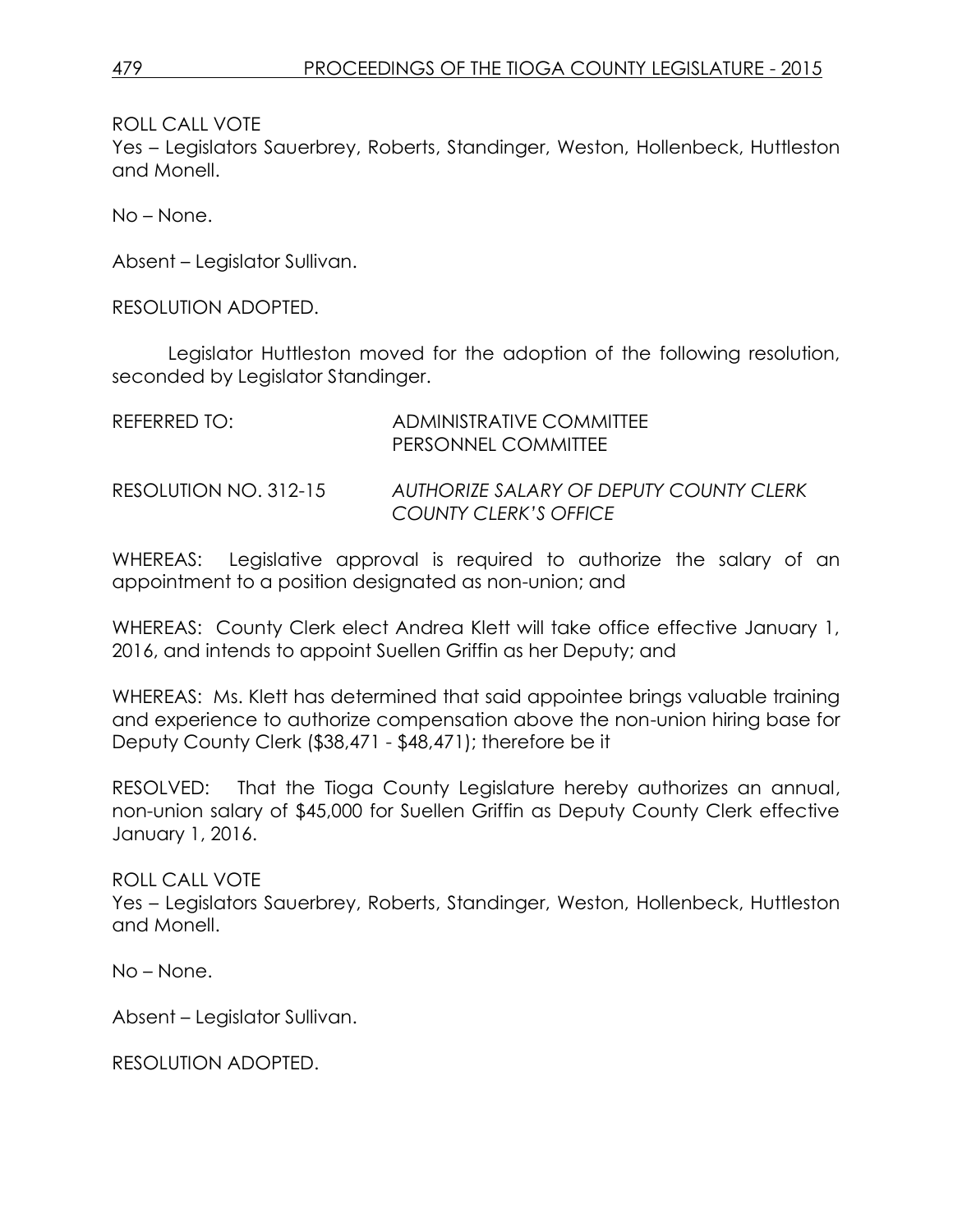Legislator Monell made a motion to have the following two late-filed resolutions considered, seconded by Legislator Hollenbeck and carried.

Legislator Hollenbeck moved for the adoption of the following resolution, seconded by Legislator Monell.

REFERRED TO: ECONOMIC DEVELOPMENT & PLANNING COMMITTEE

RESOLUTION NO. 313-15 *AUTHORIZATION TO ACCEPT AWARDED 2015 NEW YORK HOMES AND COMMUNITY RENEWAL FUNDING FOR \$300,000.00 FROM THE NEW YORK MAIN STREET PROGRAM FOR THE 2015 WAVERLY DOWNTOWN REVITALIZATION PROGRAM AND REQUEST A 2016 BUDGET MODIFICATION AND BUDGET ADDITION AS NEEDED*

WHEREAS: Tioga County Economic Development and Planning (TCEDP) was approved by Resolution #153-15 to apply and administer a 2015 New York Main Street Program (NYMS) grant for the 2015 Waverly Downtown Revitalization Program (WDRP) for up to \$500,000.00; and

WHEREAS: In anticipation the grant of \$462,500.00 was placed in the 2016 tentative budget; and

WHEREAS: A 2015 New York Main Street grant for \$300,000.00 has been awarded; and

WHEREAS: The Tioga County Legislature must accept this grant award of \$300,000.00; and

WHEREAS: The modified Grant Award warrants 2016 budget modification reducing the amount to \$277,500.00; and

WHEREAS: In addition a budget amendment must be made adding \$22,500.00 for 7.5% administrative fee to be received in the Economic Development Revenue Account #ORG A6422, OBJ 437170; now therefore be it

RESOLVED: That the Tioga County Legislature accept the awarded 2015 New York Main Street Program total grant for \$300,000.00 to be administered by the Tioga County Economic Development and Planning Office, and be it further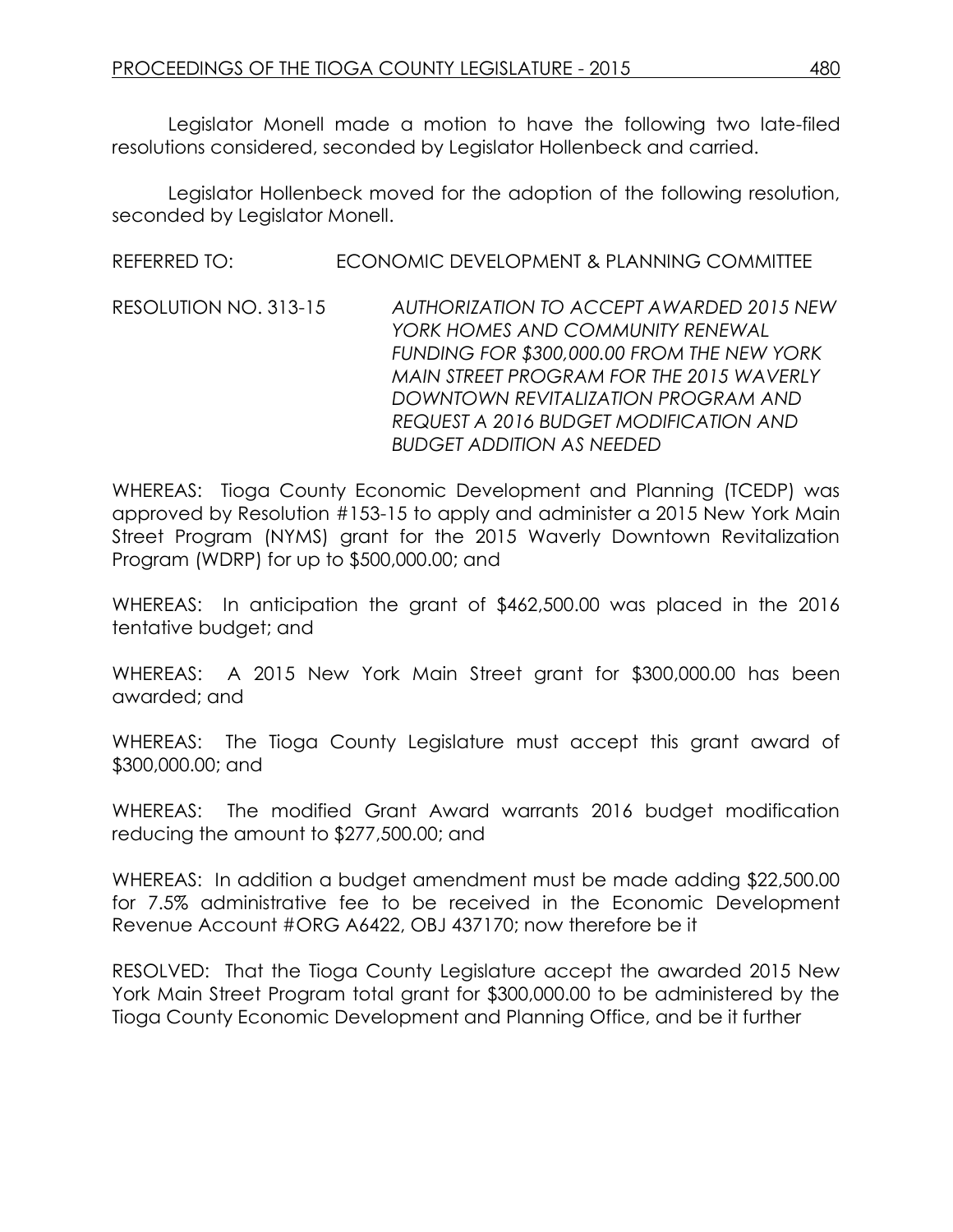RESOLVED: That the 2016 Budget be Amended and Modified as follows:

| 2016 Budget Modification: |                                        |              |  |  |
|---------------------------|----------------------------------------|--------------|--|--|
|                           | Revenue Account #ORG CE8510 OBJ 439900 | \$277,500.00 |  |  |
|                           | Expense Account #ORG CE8510 OBJ 540487 | \$277,500.00 |  |  |
| Name:                     | <b>HCR 2015 Main Street Waverly</b>    |              |  |  |
|                           |                                        |              |  |  |
| 2016 Budget Addition:     |                                        |              |  |  |
|                           | Revenue Account #ORG A6422 OBJ 437170  | \$22,500.00  |  |  |
| Name:                     | State Aid ED Administrative Fee        |              |  |  |

### ROLL CALL VOTE

Yes – Legislators Sauerbrey, Roberts, Standinger, Weston, Hollenbeck, Huttleston and Monell.

No – None.

Absent – Legislator Sullivan.

RESOLUTION ADOPTED.

Legislator Monell moved for the adoption of the following resolution, seconded by Legislator Hollenbeck.

REFERRED TO: ED&P COMMITTEE

RESOLUTION NO. 314-15 *RESOLUTION FOR CONSULTANT CONTRACT FOR TIOGA COUNTY STRATEGIC PLAN UPDATE*

WHEREAS: Tioga County developed the Tioga 2010 Strategic plan in 2005 which is out of date; and

WHEREAS: Tioga County government operations will benefit from creating an accurate update to this plan and has found the Center for Government Research able and willing to perform professional services to assist county departments and agencies to update the plan; and

WHEREAS: The Tioga County Economic Development & Planning Department has sufficient funds in the 2015 and 2016 budget to cover these expenses, in the amount of \$20,000 from appropriation account A6422 540140; therefore be it